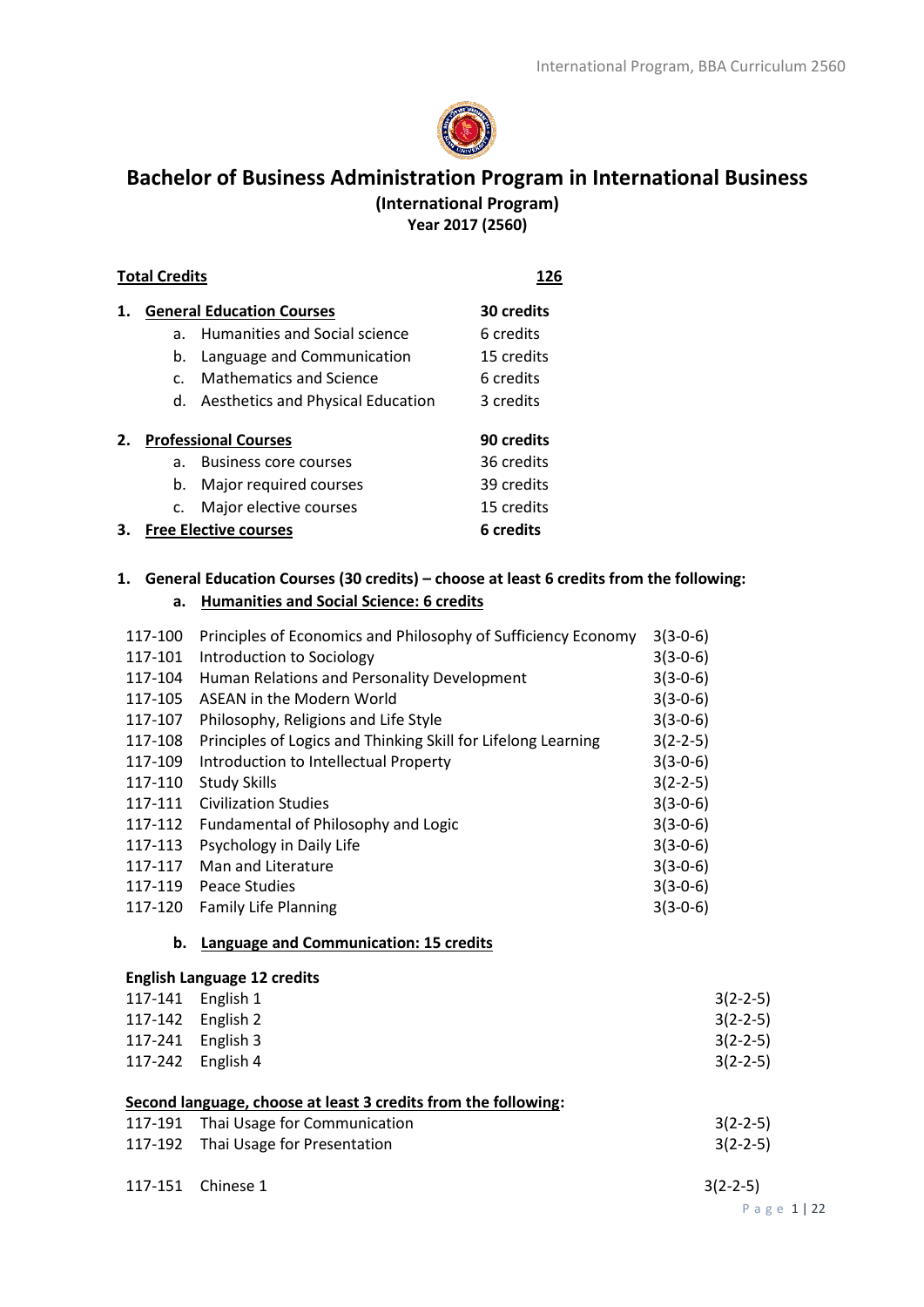| 117-152            | Chinese 2                                                                       | $3(2-2-5)$               |
|--------------------|---------------------------------------------------------------------------------|--------------------------|
| 117-251            | Chinese 3                                                                       | $3(2-2-5)$               |
| 117-252            | Chinese 4                                                                       | $3(2-2-5)$               |
| 117-161            | Japanese 1                                                                      | $3(2-2-5)$               |
| 117-162            | Japanese 2                                                                      | $3(2-2-5)$               |
| 117-261            | Japanese 3                                                                      | $3(2-2-5)$               |
| 117-262            | Japanese 4                                                                      | $3(2-2-5)$               |
| 117-181            | Korean 1                                                                        | $3(2-2-5)$               |
| 117-181            | Korean <sub>2</sub>                                                             | $3(2-2-5)$               |
| 117-281            | Korean <sub>3</sub>                                                             | $3(2-2-5)$               |
| 117-282            | Korean 4                                                                        | $3(2-2-5)$               |
|                    | Mathematics and Science - 6 credits<br>c.                                       |                          |
| 117-121            | Mathematics in Daily Life                                                       | $3(3-0-6)$               |
| 117-122            | <b>Basic Statistics for Data Analysis</b>                                       | $3(3-0-6)$               |
| 117-123            | Life and Environment                                                            | $3(3-0-6)$               |
| 117-124            | <b>Information Technology</b>                                                   | $3(2-2-5)$               |
| 117-125            | <b>Computer for Studies and Work</b>                                            | $3(2-2-5)$               |
| 117-126            | <b>Nutrition for Wellness</b>                                                   | $3(3-0-6)$               |
| 117-127<br>117-128 | Chemistry in Daily Life<br><b>Mathematics in Civilization</b>                   | $3(3-0-6)$               |
| 117-129            | <b>Statistics and Probability</b>                                               | $3(3-0-6)$<br>$3(3-0-6)$ |
|                    |                                                                                 |                          |
|                    | d. Aesthetics and Physical Education $-3$ credits                               |                          |
|                    | 117-132 Physical Education and Recreation                                       | $3(2-2-5)$               |
| 117-133            | Art and Music Appreciation                                                      | $3(2-2-5)$               |
|                    | 2. PROFESSIONAL COURSES: 90 Credits                                             |                          |
|                    | Core courses - 36 credits; choose at least 12 courses from the following:<br>а. |                          |
| 221-101            | <b>Principles of Financial Accounting</b>                                       | $3(3-0-6)$               |
| 221-200            | Micro Economics                                                                 | $3(3-0-6)$               |
| 221-201            | <b>Macro Economics</b>                                                          | $3(3-0-6)$               |
| 221-203            | <b>Organization and Management</b>                                              | $3(3-0-6)$               |
| 221-204            | <b>Business Finance</b>                                                         | $3(3-0-6)$               |
| 221-205            | <b>Principles of Marketing</b>                                                  | $3(3-0-6)$               |
| 221-300            | <b>Managerial Accounting</b><br><b>Business Law</b>                             | $3(3-0-6)$               |
| 221-303            |                                                                                 | $3(3-0-6)$               |
| 221-305            | Production and Operations Management<br>Human Capital Management                | $3(3-0-6)$               |
| 221-322<br>221-325 | <b>Cross Cultural Business Communication</b>                                    | $3(3-0-6)$<br>$3(3-0-6)$ |
| 221-326            | <b>Strategic Management for Competitiveness</b>                                 | $3(3-0-6)$               |
| 221-327            | <b>Change Management</b>                                                        | $3(3-0-6)$               |
| 221-328            | <b>Research Methods</b>                                                         | $3(3-0-6)$               |
| 221-329            | Data Analysis for Decision Making in Business                                   | $3(3-0-6)$               |
|                    |                                                                                 |                          |

# **b. Major Required Courses – 39 credits, 13 courses as following:**

| 221-410 International Trade   | $3(3-0-6)$ |
|-------------------------------|------------|
| 221-411 International Finance | $3(3-0-6)$ |
|                               | Page 2122  |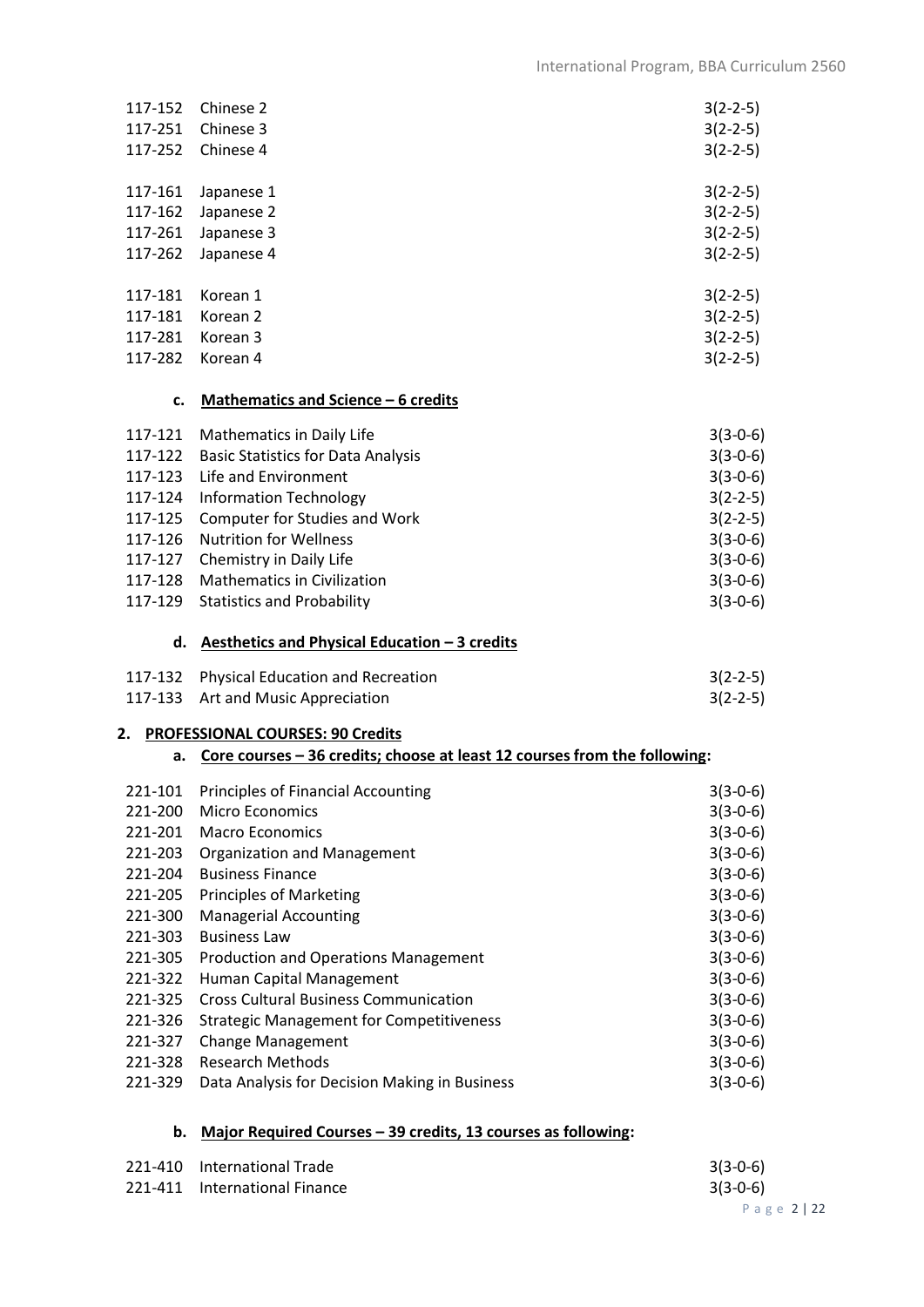| 221-412 | <b>International Marketing</b>                             | $3(3-0-6)$ |
|---------|------------------------------------------------------------|------------|
| 221-413 | <b>International Trade Operations</b>                      | $3(3-0-6)$ |
| 221-414 | <b>Management of International Business</b>                | $3(3-0-6)$ |
| 221-417 | <b>Business Social Responsibility and Service Learning</b> | $3(2-4-4)$ |
| 221-418 | International Business Seminar                             | $3(3-0-6)$ |
| 221-419 | International Accounting and Taxation                      | $3(3-0-6)$ |
| 221-420 | Investment and Portfolio Management                        | $3(3-0-6)$ |
| 221-459 | Data Science for Business                                  | $3(3-0-6)$ |
| 221-460 | <b>IoT</b> for Business Applications                       | $3(2-2-5)$ |
| 221-461 | <b>Digital Marketing</b>                                   | $3(3-0-6)$ |
| 221-462 | International Logistic and Supply Chain Management         | $3(3-0-6)$ |

#### **c. Major Elective courses – 15 credits, choose at least 5 courses from the following:**

| 221-221 | Information System and Application Development    | $3(3-0-6)$  |
|---------|---------------------------------------------------|-------------|
| 221-223 | <b>Business Negotiation</b>                       | $3(3-0-6)$  |
| 221-232 | Advertising and Promotion Management              | $3(3-0-6)$  |
| 221-421 | <b>Financial Management</b>                       | $3(3-0-6)$  |
| 221-423 | Independent Project                               | $3(3-0-6)$  |
| 221-429 | <b>Entrepreneurship and SMEs Management</b>       | $3(3-0-6)$  |
| 221-430 | <b>Investment Banking</b>                         | $3(3-0-6)$  |
| 221-433 | <b>E-business Finance</b>                         | $3(3-0-6)$  |
| 221-438 | Seminar in Marketing                              | $3(3-0-6)$  |
| 221-440 | New Product Development                           | $3(3-0-6)$  |
| 221-441 | <b>Brand Management</b>                           | $3(3-0-6)$  |
| 221-448 | Risk Management and Insurance                     | $3(3-0-6)$  |
| 221-450 | <b>Consumer Behavior</b>                          | $3(3-0-6)$  |
| 221-453 | <b>Product and Price Management</b>               | $3(3-0-6)$  |
| 221-456 | <b>Special Topics</b>                             | $3(3-0-6)$  |
| 221-457 | <b>Financial Technology</b>                       | $3(3-0-6)$  |
| 221-458 | Service Industry Management                       | $3(3-0-6)$  |
|         | <b>Cooperative Education Program (Internship)</b> |             |
| 221-491 | Preparation to Cooperative Education              | $3(2-2-5)$  |
| 221-492 | <b>Cooperative Education I</b>                    | $6(0-40-0)$ |
| 221-493 | <b>Cooperative Education II</b>                   | $3(0-20-0)$ |

### **3. FREE ELECTIVE COURSES: 6 credits**

Students can freely choose 6 credits from courses offered by International Program of Siam University.

# COURSE DESCRIPTIONS

# HUMANITIES AND SOCIAL SCIENCE – 6 CREDITS

# 117-100 Principles of Economics and Philosophy of Sufficiency Economy 3(3-0-6) Pre: None

General economic principles deal with the allocation of scarce resources for highest utility, consisting of macroeconomics which explains the theory of national income, consumption behavior, savings and investment, price theory, income, government budget, money and banking and global economics. Micro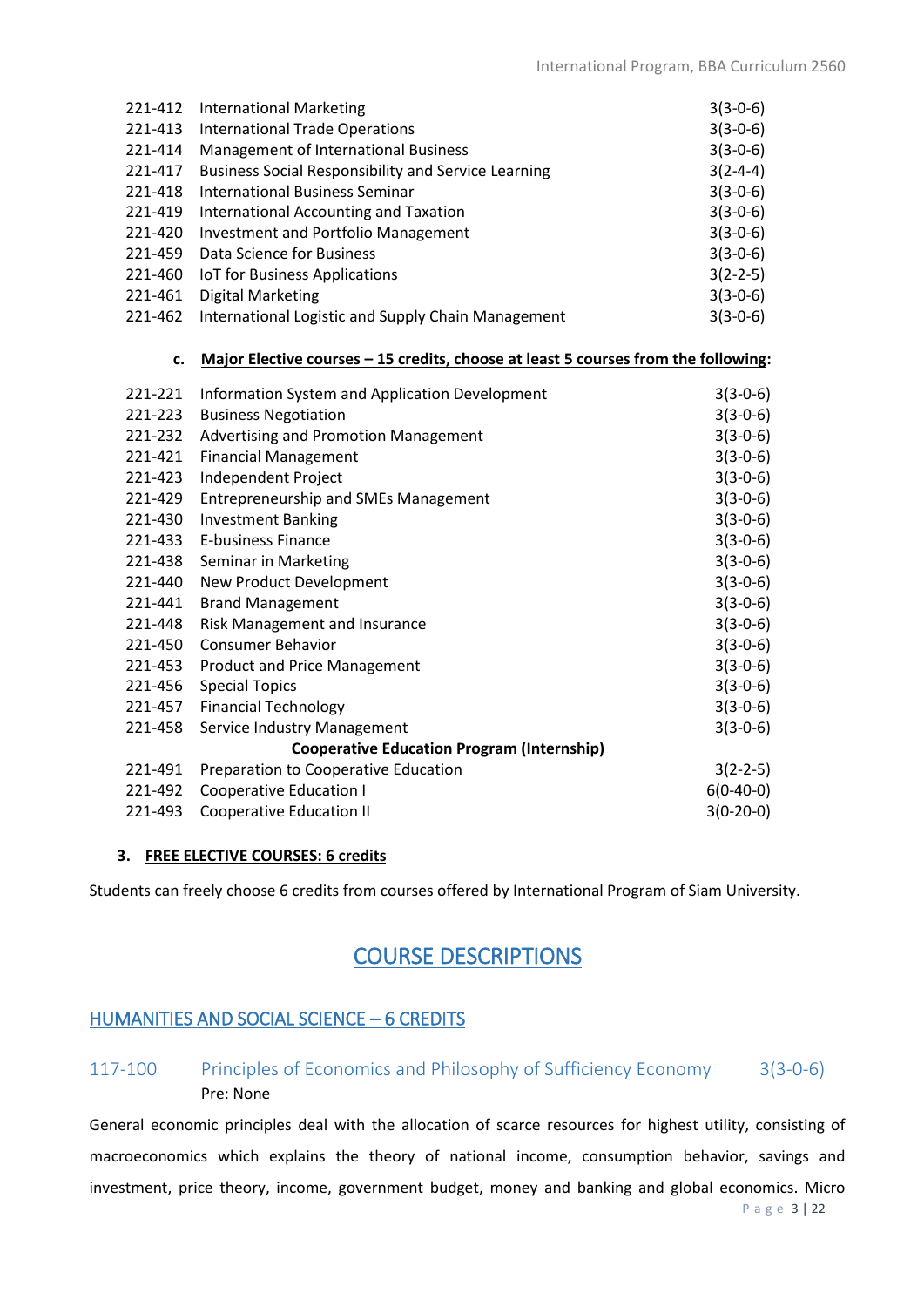economics deals with the behavior of the individuals, demand of consumers, the cost theory and market structures. The self-sufficiency philosophy stipulates a middle way and no excess in spending and investment, from the household level, corporate and institutional level and the national level, in order to avoid an economic meltdown and to achieve sustainable economic growth and development.

#### 117-101 Introduction to Sociology 3(3-0-6) Pre: None

Influence of social environment to individuals, status and roles of people in society, influence of a group on human behavior, group construction and leadership, opinion towards working, the way to have good human relationships, the consideration of importance and devolution of institutes by ranking, technology progress and population change.

# 117-104 Human Relations and Personality Development 3(3-0-6) Pre: None

Meanings, background, and uses of human relation, interpersonal relationship and groups in society, appropriate adjustment to situations in society, theories of personality, and personality development for social adjustment, personal differences, leadership, and practice appropriate behaviors and social manners.

# 117-105 ASEAN in the Modern World 3(3-0-6) Pre: None

Changes in the modern world; the New World Order; the importance of South-East Asia to the world; background of ASEAN; factors influencing ASEAN such as history, politics, economy, social issues and culture; situations and problems of ASEAN in the present time; relationship within ASEAN countries; roles of ASEAN in Thailand and the world community; roles of power nations for ASEAN, and relationship between Thailand and ASEAN.

# 117-107 Philosophy, Religions and Life Style 3(3-0-6) Pre: None

Principles of philosophy; religious teachings and their impact on living; meanings and values of life in religious view; dharma for living; significances of precept, concentration, and wisdom; self-improvement and solution of life problems through religious teachings being applied to achievements at work and peaceful living with others.

117-108 Principles of Logics and Thinking Skill for Lifelong Learning 3(2-2-5) Pre: None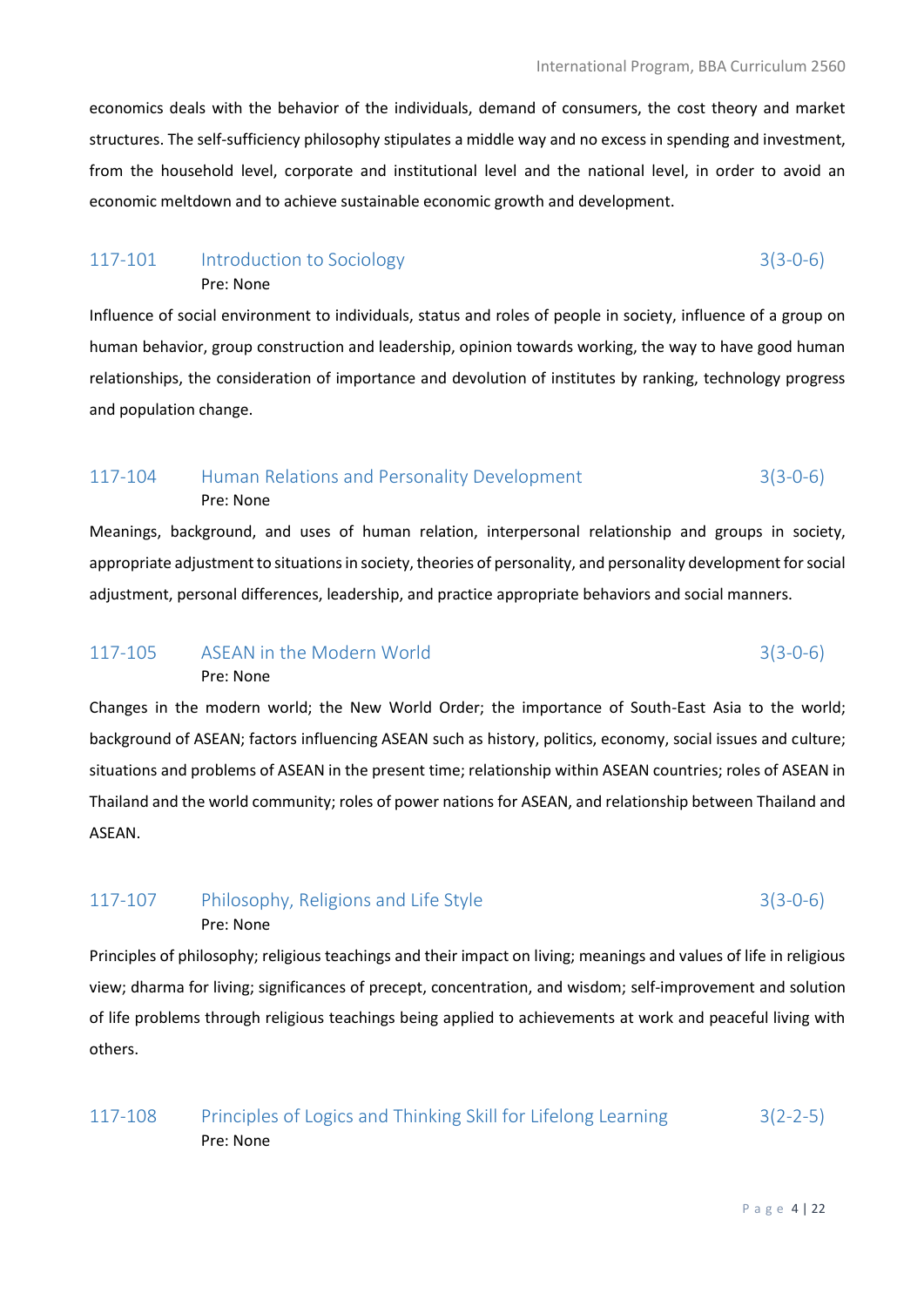Principles of logics; basic concepts of thinking processes: inductive and deductive thinking; the adoption of various thinking skills to solve different problems including analytical thinking; comparative thinking; synthesis thinking; critical thinking; considerate thinking; applied thinking; conceptual thinking; strategic thinking; problem-solving thinking; integrative thinking; creative thinking; future thinking; and self-study learning as well as a skill for accessibility of knowledge in order to improve oneself continuously.

# 117-109 Introduction to Intellectual Property 3(3-0-6) Pre: None

The importance of intellectual property, it's role in the creative thinking of human beings as well as the development of science, technology, arts and literature. The individual, business and organizational effects of intellectual property. Overview of Thai intellectual property law including copy rights, patent, and trademarks as well as international trade agreement about copy rights and trade mark such as WTO TRIP's agreement and Patient Cooperation Treaty. The importance role of WIPO toward intellectual property protection among countries as well as the supervision of intellectual property agreement appliance in all involved nations. This course employee a case study approach by which the student will learn how to apply intellectual property concepts that involve in technology, business, bioengineering and computer issues.

# 117-110 Study Skills 3(2-2-5)

Pre: None

The value of education and means to become an active as well as a successful learner by analyzing the attitude and values of self, life and its relations to tertiary education system, necessary skills for study i.e. library use, information search from current and new Information and Communication technologies, the problems and barriers of study ; the implementation of education technology to improve analytical skills, critical thinking, constructive criticism skill, team work, team-based study, time management. Conflict management, reading, listening, note-taking, deductive, cognitive skills, report and presentation skills as well as important life skill such as Personal Financial Management Skill and skills needed for a citizen in democratic society etc.

## 117-111 Civilization Studies 3(3-0-6) Pre: None

Civilizations and the evolution of the world civilization; Thai civilization; factors affecting aspects of Thai society and culture; nature and applied science in Thailand, society, economy, government, religion, ritual, folk play, architecture, sculpture, painting, Thai dance, music, education, values, as well as trends of society and culture.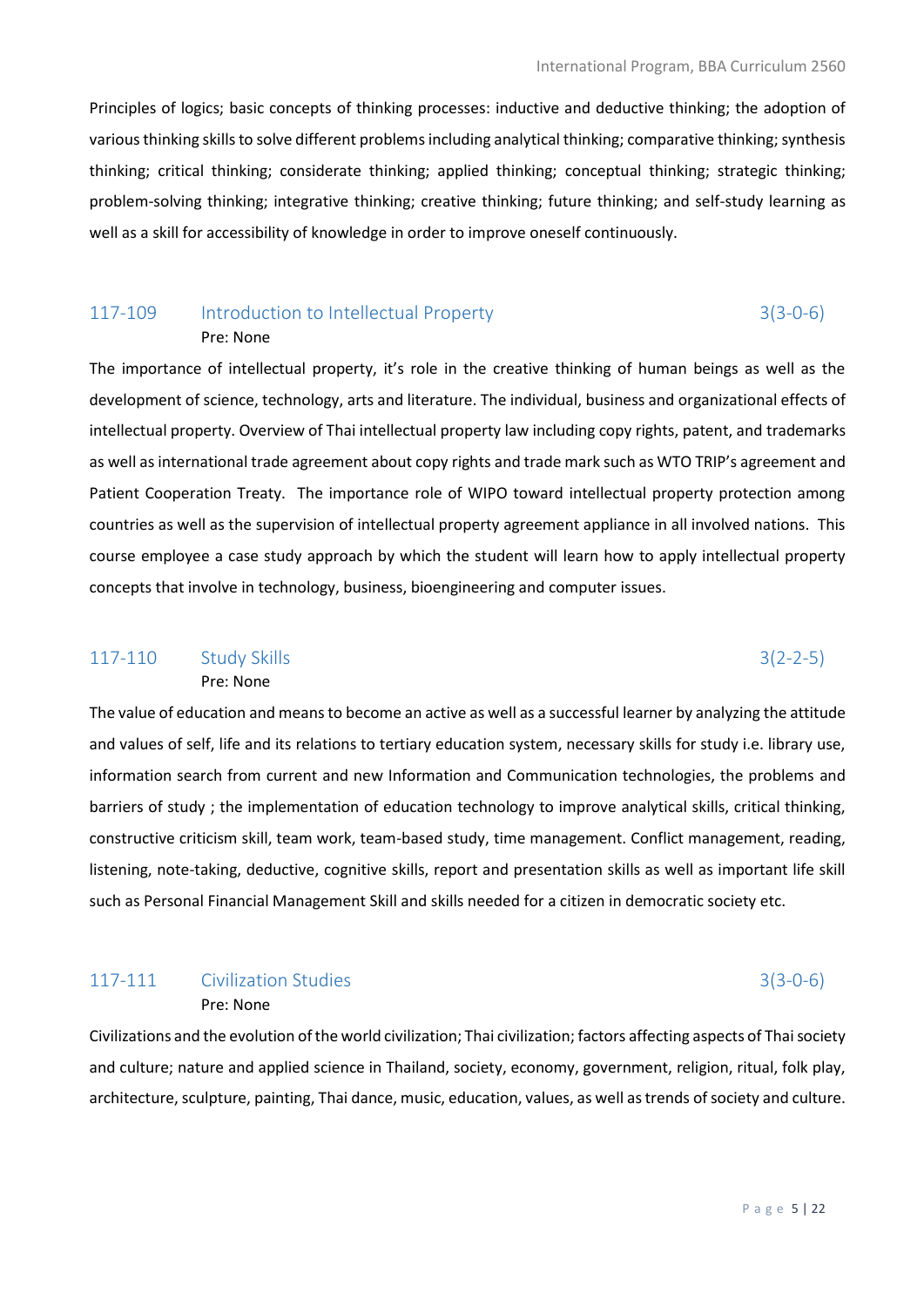### 117-112 Fundamental of Philosophy and Logic 3(3-0-6) Pre: None

Fundamental philosophy, spirituality, moral education, aesthetics both western and eastern philosophy from the ancient to the present world, study thinking process, reasonable thinking method both inductive and deductive by sciences to apply in accordance with the present social conditions.

### 117-113 Psychology in Daily Life 3(3-0-6) Pre: None

Theories and concepts of psychology for applying in daily life, development of psychosocial skills; understanding of oneself and others, transactional analysis, perception, attribution of behavioral causality and motivation, personality and individual differences, E.Q. improvement, management of stress and psychological conflicts, mental health and adjustment

## 117-117 Man and Literature 3(3-0-6) Pre: None

Definition, derivation and forms of literature, relations between humans and arts performance in forms of literature, analysis of thoughts, spirit, philosophy, objective and human ways of living that appears in various kinds of literature, such as poems, novels, short stories and articles indicating humans' problems in natural and social environment and civilization heritage that is influential to the writers.

# 117-119 Peace Studies 3(3-0-6)

Pre: None

Basic philosophical viewpoints, human communications process and language levels used to make common understanding, theory and concept on politics and economics in several systems, causes of political, economic and religious conflict, which can lead to conflict with religions which has happened in the past and present.

### 117-120 Family Life Planning 3(3-0-6) Pre: None

Importance of the difference between sexes so that the student may realize the developmental process of relationships that lead to a fulfilling, responsible, and proper life in a quick changing society. The materials focus on a quality family life planning for the future and describes how people are different in various cultures and societies.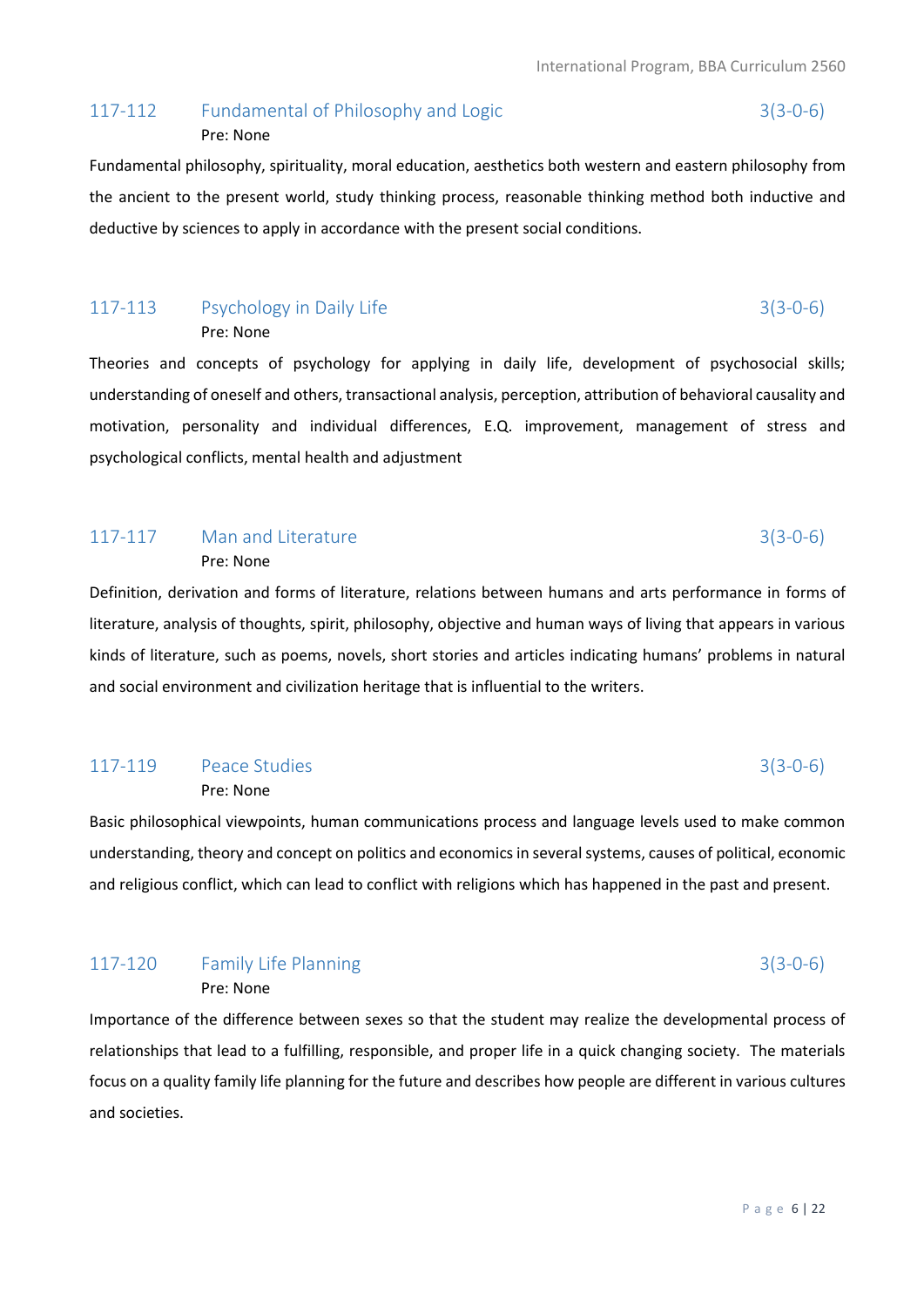## LANGUAGE AND COMMUNICATION: 15 (12+3) CREDITS

# 117-141 English 1 3(2-2-5) Pre: None

Practice Basic English skills including listening, speaking, reading and writing. Practice listening sentences and communicative skills for everyday conversations such as greetings, invitations, introduction, as well as responding to the common situations; the correctness of pronunciation as well as the accuracy of grammar. Practice reading sentences and paragraphs by applying knowledge of grammar and sentence structures. Learn how to use English dictionary and answer questions with grammatically correct response.

# 117-142 English 2 3(2-2-5) Pre: 117-141 English 1

Practice additional English skills including listening, speaking, reading and writing. Explore native speakers' culture and expressions as well as problems and differences of English application influencing speaking skill by using both verbal and non-verbal languages. Practice basic readings consisting of reading for details and comprehension. Study relationship between main and supporting sentences. Practice reading passages and answering questions with grammatically correct sentences, words, and expressions.

# 117-241 English 3 3(2-2-5)

Pre: 117-142 English 2

Practice more complicated English for listening, speaking, reading and writing skills such as talking on the phone, interviews, telling stories and so on. Practice reading longer passages. Study writing paragraphs by focusing on the correctness of grammar. Introduce other contents related to the standard English test.

# 117-242 English 4 3(2-2-5) Pre: 117-241 English 3

Practice all communicative skills including listening, speaking, reading and writing. Practice writing the summary of a passage; taking notes; reading and listening for comprehension; and discussing topics of interested using common expressions with correct grammar. Develop skills needed for the Standard English test.

# SECOND LANGUAGE: 3 CREDITS

Pre: None

# 117-191 Thai Usage for Communication 3(2-2-5)

The structure of speaking, writing and communication; the differences between writing and speaking; formal and informal language; orations; royal words; principles of references; telephone communications; principles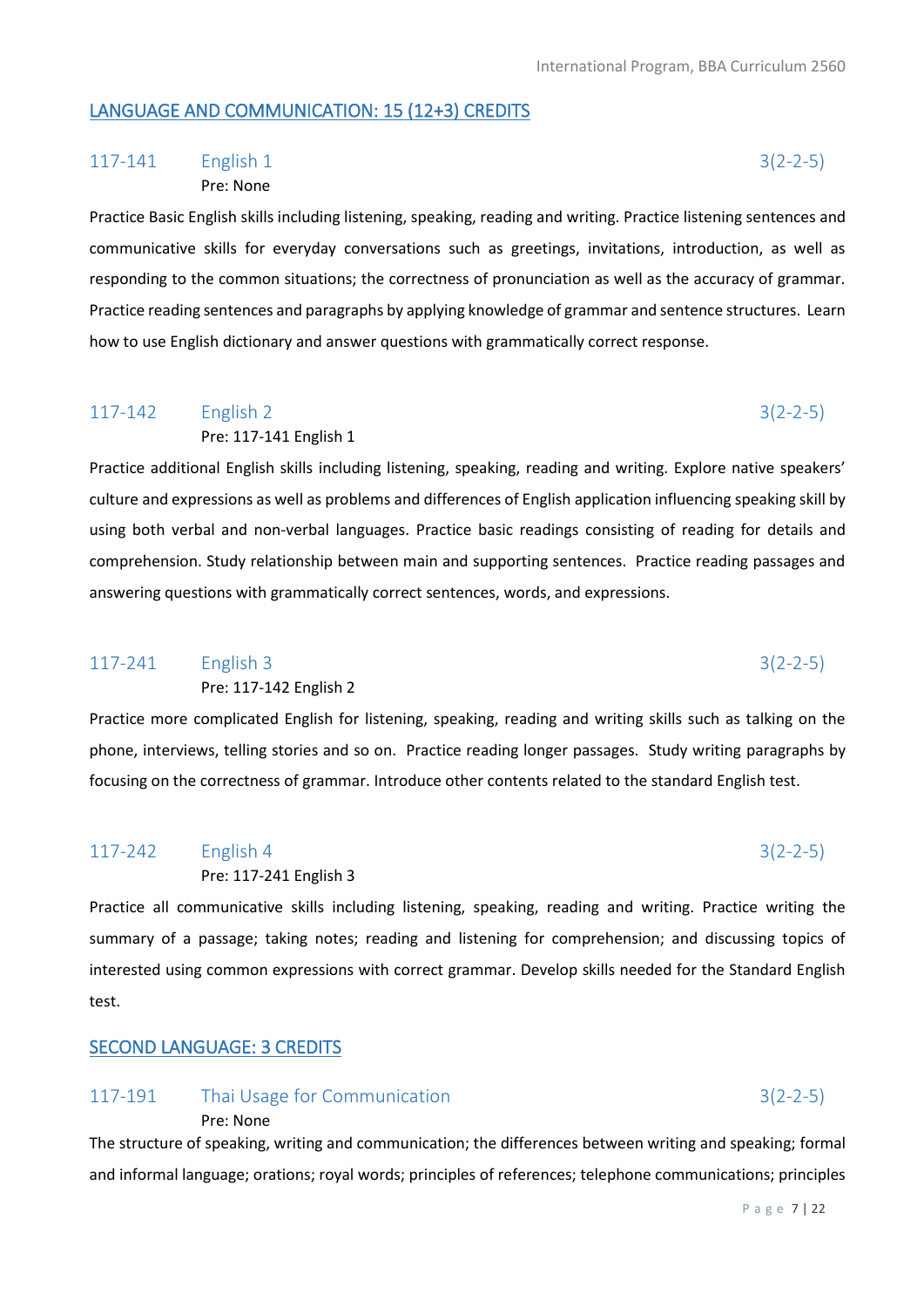of writing in various forms such as application letter, resume, note taking and summarizing, interactive business writing and essay. Practice Thai Usage skills including listening, speaking, reading, and writing.

#### 117-192 Thai Usage for Presentation 3(2-2-5) Pre: None

The principles of speaking including the correct ways to use words, sentences, conjunctions, orations, pronunciation, and speaking in various situations such as comments and presentations: academic presentation; business presentation; and job interview along with project writing; communication channel selection; and statistical data reading.

# $117-151$  Chinese 1 3(2-2-5)

Pre: None

Phonetic transliteration Chinese pinyin system. 300 vocabularies used in everyday life and simply expressions, Chinese conversation practice, with emphasis on correct pronunciation.

## 117-152 Chinese 2 3(2-2-5) Pre: 117-151: Chinese 1 Practice composing basic sentences, finding words in a Chinese-Thai dictionary and conversation with topics of interest. Study 300 additional vocabularies.

# 117-251 Chinese 3 3(2-2-5)

Pre: 117-152: Chinese 2

Practice composing complex sentences and conversation with topics of interest. Study 300 additional vocabularies used in business settings.

# 117-252 Chinese 4 3(2-2-5)

Pre: 117-251: Chinese 3

Practice composing more complex sentences. Study the differences between the traditional Chinese characters and the simplified Chinese characters. Practice conversation with topics of interest. Study 300 additional vocabularies.

| $117-161$ Japanese 1 |           | $3(2 - 2 - 5)$ |
|----------------------|-----------|----------------|
|                      | Pre: None |                |

Practical listening and speaking of basic Japanese. Analysis of the basic structure on oral comprehension and basic structures and vocabularies. Practice reading simple sentences and 'Hiragana' and 'Katakana' writing in those structures.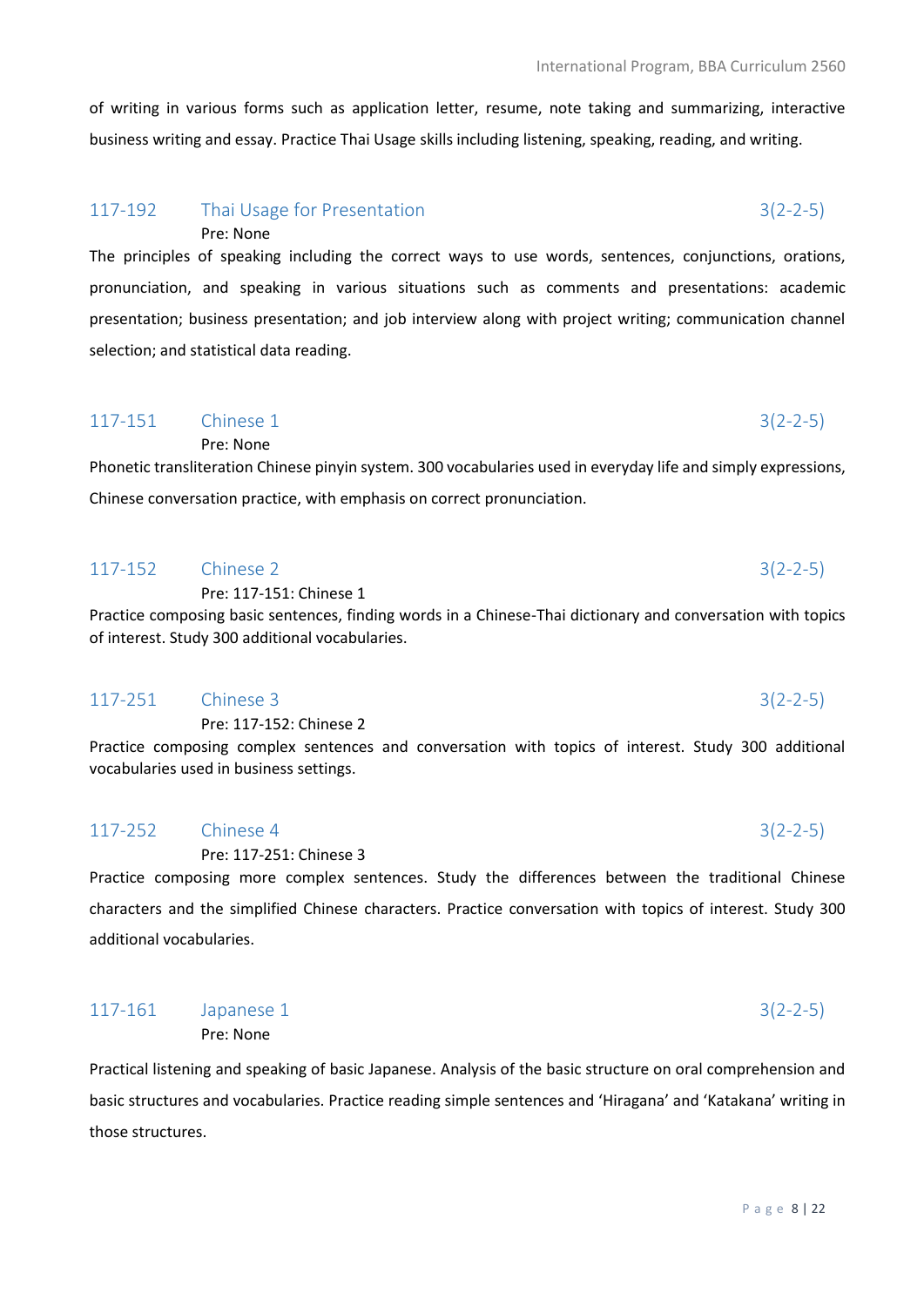### 117-162 Japanese 2 3(2-2-5)

Pre: 117-161 Japanese 1

Study and practice listening and speaking skills with broader structures and vocabularies. Practice reading 'Kanji' and writing small essays in everyday life and simply expressions.

| 117-261 Japanese 3 |                         | $3(2-2-5)$ |
|--------------------|-------------------------|------------|
|                    | Pre: 117-162 Japanese 2 |            |

Practice listening and learning conversation in various settings. Learn more complicated grammar and develop reading 'Kanji' from previous lessons.

| 117-262 Japanese 4 |                         | $3(2-2-5)$ |
|--------------------|-------------------------|------------|
|                    | Pre: 117-261 Japanese 3 |            |

Develop ability in effective speaking skills including Japanese cultural notions and customs. Develop Reading skill and writing skill with more 'Kanji' and extended vocabularies. Comprehension of specific grammatical structures.

| 117-181 Korean 1 |           | $3(2-2-5)$ |
|------------------|-----------|------------|
|                  | Pre: None |            |

Alphabet, phonetics and sentences patterns. Learn basic Korean grammar structures, vocabularies for daily life. Practice listening skill and speaking skills emphasis on simple conversations for daily communication.

| 117-182 Korean 2 |                       | $3(2-2-5)$ |
|------------------|-----------------------|------------|
|                  | Pre: 117-181 Korean 1 |            |

Practice listening and speaking skills with broader Korean structures emphasis on conversation and vocabularies for daily life. Practice reading and writing small essays in everyday life and simply expressions.

| 117-281 Korean 3 |                       | $3(2-2-5)$ |
|------------------|-----------------------|------------|
|                  | Pre: 117-182 Korean 2 |            |

Practice listening and learning conversation in various settings. Learn more complicated grammar and develop conversation, reading skill, and writing skill in various settings, studying additional vocabularies.

117-282 Korean 4 3(2-2-5) Pre: 117-281 Korean 3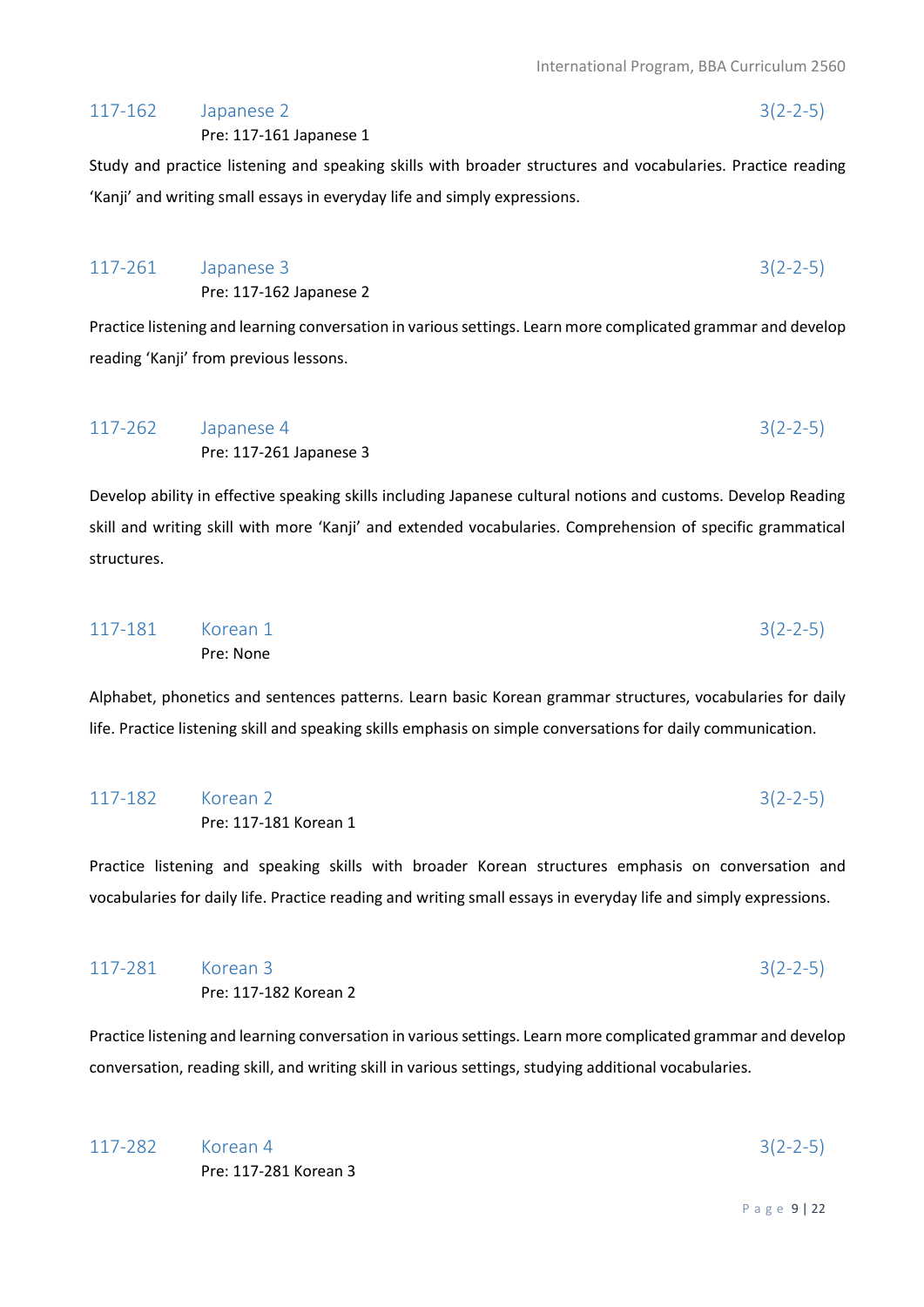Develop ability in effective speaking skills including Korean cultural notions and customs. Develop reading skill and writing skill and extended vocabularies. Comprehension of specific grammatical structures to understand the full outline of Korean language as previously taught and how to use it as a whole.

# MATHEMATICS AND SCIENCE - 6 CREDITS

#### 117-121 Mathematics in Daily Life 3(3-0-6) Pre: None

The importance and theoretical development of mathematics; relationships between mathematics, numbers, and symbols; mathematics and technology; mathematics and problem solving and decision making; logic and reasoning; basic graph theories application; model design and solutions; and implementation of mathematics in daily life.

# 117-122 Statistics and Probability 3(3-0-6) Pre: None

Descriptive statistics, frequency distribution, probability theory, probability distributions, sampling, and hypothesis testing.

# 117-123 Life and Environment 3(3-0-6) Pre: None

Study relationship between human and environment emphasizing the significance of natural resources, energy, global climate change as well as awareness of environmental problems and impacts from pollutions; loss of biodiversity; environment conservation; the use of biotechnology and alternative energy; environment regulations and laws as well as lifestyle according to philosophy of sufficiency economy.

# 117-124 Information Technology 3(2-2-5) Pre: None

Concept of computer technology; components of computer system; the functions of hardware and software; data communication and computer networking; multimedia technology; Internet and its application. Practice data retrieving, using electronic mail, word processing, and developing basic Webpage.

| 117-125 | Computer for Studies and Works | $3(2-2-5)$ |
|---------|--------------------------------|------------|
|         | Pre: None                      |            |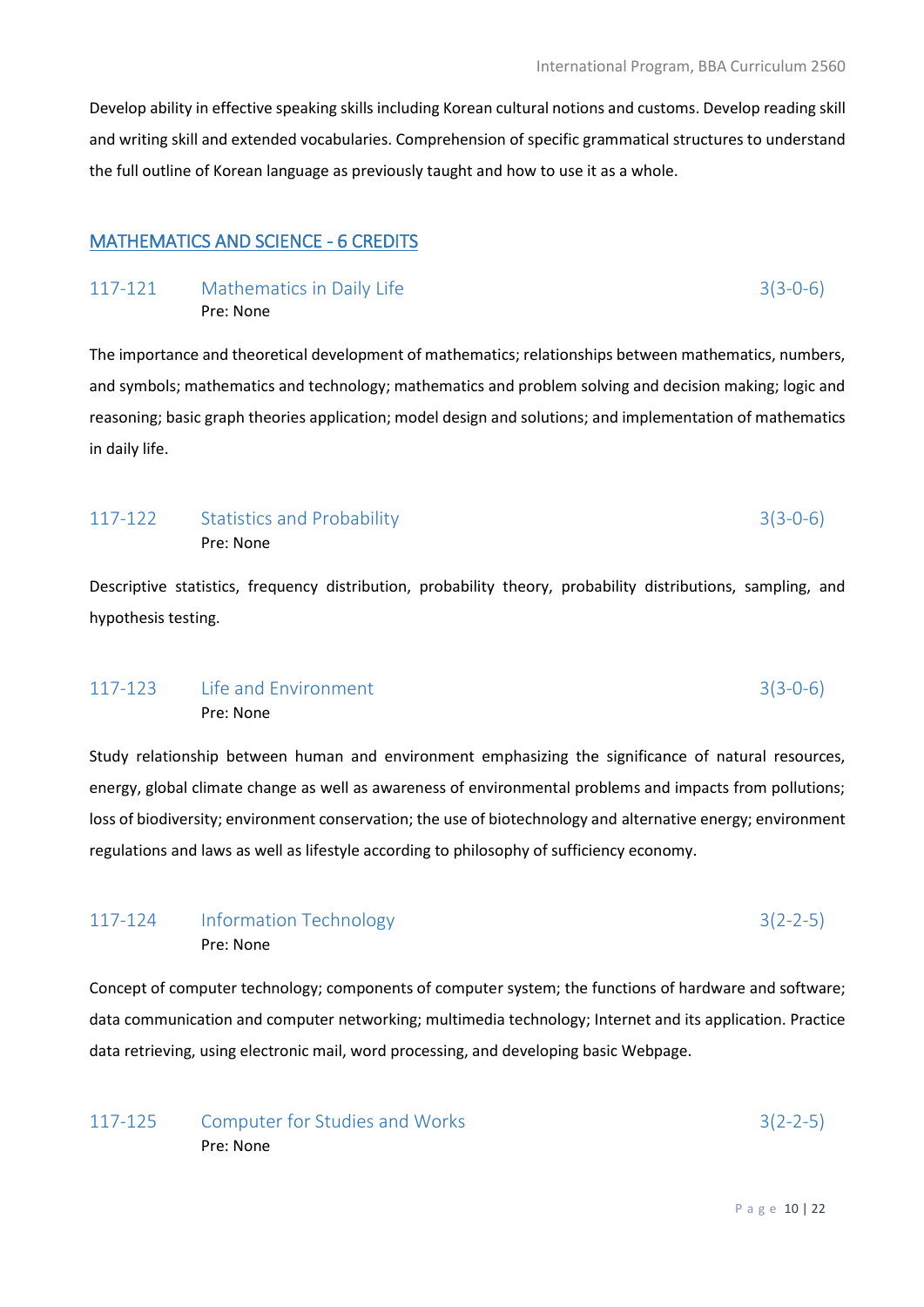Principles of data and information management; types of data files; algorithm and problem solving; ebusiness; computer laws; ethics and computer security; computer careers and certification; and trends of information technology. Practice using spreadsheet and presentation software.

# 117-126 Nutrition for wellness 3(3-0-6) Pre: None

Significance and role of food for health; nutrient loss during processing; facts and myths regarding food for health and supplementary foods; food and diseases; nutritional therapy concept; nutritional label and food laws that govern the nutritional quality of foods.

# 117-127 Chemistry in Daily Life 3(3-0-6) Pre: None

The essence of chemistry; matter and their classifications; chemical compounds in daily life such as metals, glass, papers, polymers, plastics, natural and synthetic colors, drugs, addictive drugs, detergents, cosmetics; carcinogenic compounds; toxic compounds used in daily life as well as prevention and alleviation.

## 117-128 Mathematics in Civilization 3(3-0-6) Pre: None

Fundamental principle and development of numbers and thinking system with numbers as the base, the application of numbers to geometry and trigonometry, study the numbering system and development of basic statistic possibilities in order to have fundamental knowledge of logical numbers that will lead to a higher level of mathematics theory study.

# 117-129 Basic Statistics for Data Analysis 3(3-0-6) Pre: None

Basic statistics including data collection, descriptive statistics, basic probability theory, random variables, Binomial distribution, Poisson distribution, Normal distribution, hypothesis testing, analysis of variance, correlation and simple linear regression by utilizing statistical programming package.

### AESTHETICS AND PHYSICAL EDUCATION – 3 credits

117-132 Physical Education and Recreation 3(2-2-5) Pre: None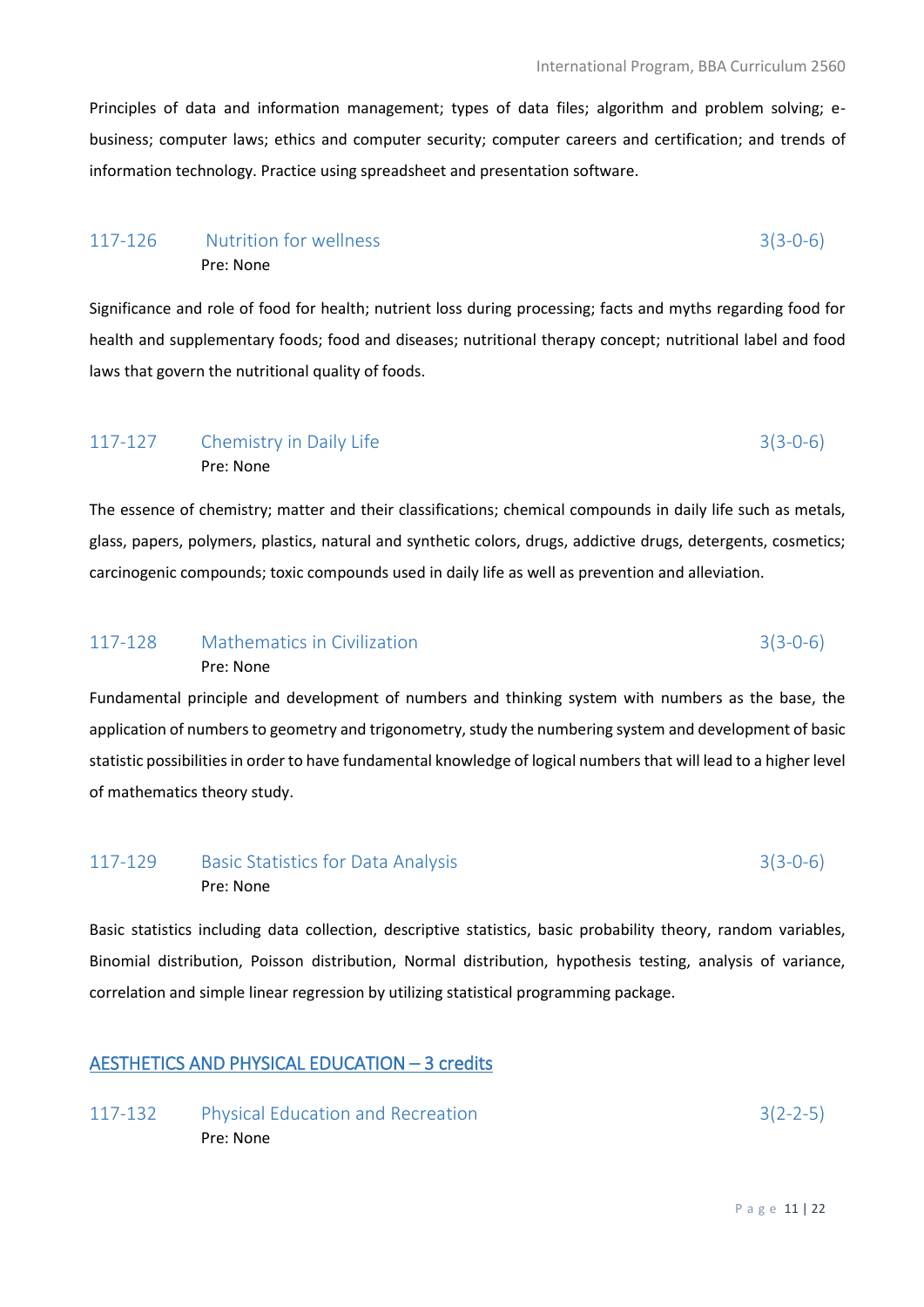Basic knowledge of physical education; essential recreations for the improvement of life quality in the modern society; types of sports and recreations, need for recreation in each age range; management and administration of recreation. Select one kind of sports to learn about its rules, regulations, manners, and basic skills. Practice physical exercise and body strengthening processing the appropriate way for good health.

#### 117-133 Art and Music Appreciation 3(2-2-5) Pre: None

Meanings and the evolution of art and music; principles of aesthetics; and major aspects of art and music. Cultivate understanding, recognition, and appreciation of art and music. Explore masterworks in various fields of art from the ancient to present age and artist's inspiration behind creating those works. Emphasize values of art and music as tools for uplifting human mind.

# 2. PROFESSIONAL COURSES BUSINESS CORE COURSES – 36 CREDITS

## 221-101 Principles of Financial Accounting 3(3-0-6) Pre: None

Accounting concepts, financial statement, accounting cycle, inventory, cash receivables, assets, current and long-term liabilities, and equity structure of proprietorships, partnerships and corporations. Valuation of assets, income determination, preparing financial statements. Investment practices, depreciation, depletion, and amortization. Partnerships, acquisition and disposition of assets. Fund and cash flows. Intangible assets, long-term assets, and profit measurements. Procedures for operation, planning and decision making.

## 221-200 Microeconomics 3(3-0-6) Pre: None

Allocation of resources and distribution of income and wealth: i.e. concepts of utility, value, resource allocation, theory of consumer behavior, nature of demand and supply. Relationship of production, cost and supply function. Product pricing under competitive oligopolistic and monopolistic markets. Theory of income distribution, the limitation of market forces and appropriate form of policy.

## 221-201 Macroeconomics 3(3-0-6) Pre: None

Survey of concepts, methods, and fields of psychology, behavior and mental development in humans, variations in intelligence in the human population, understanding him/herself and an application of psychology in general.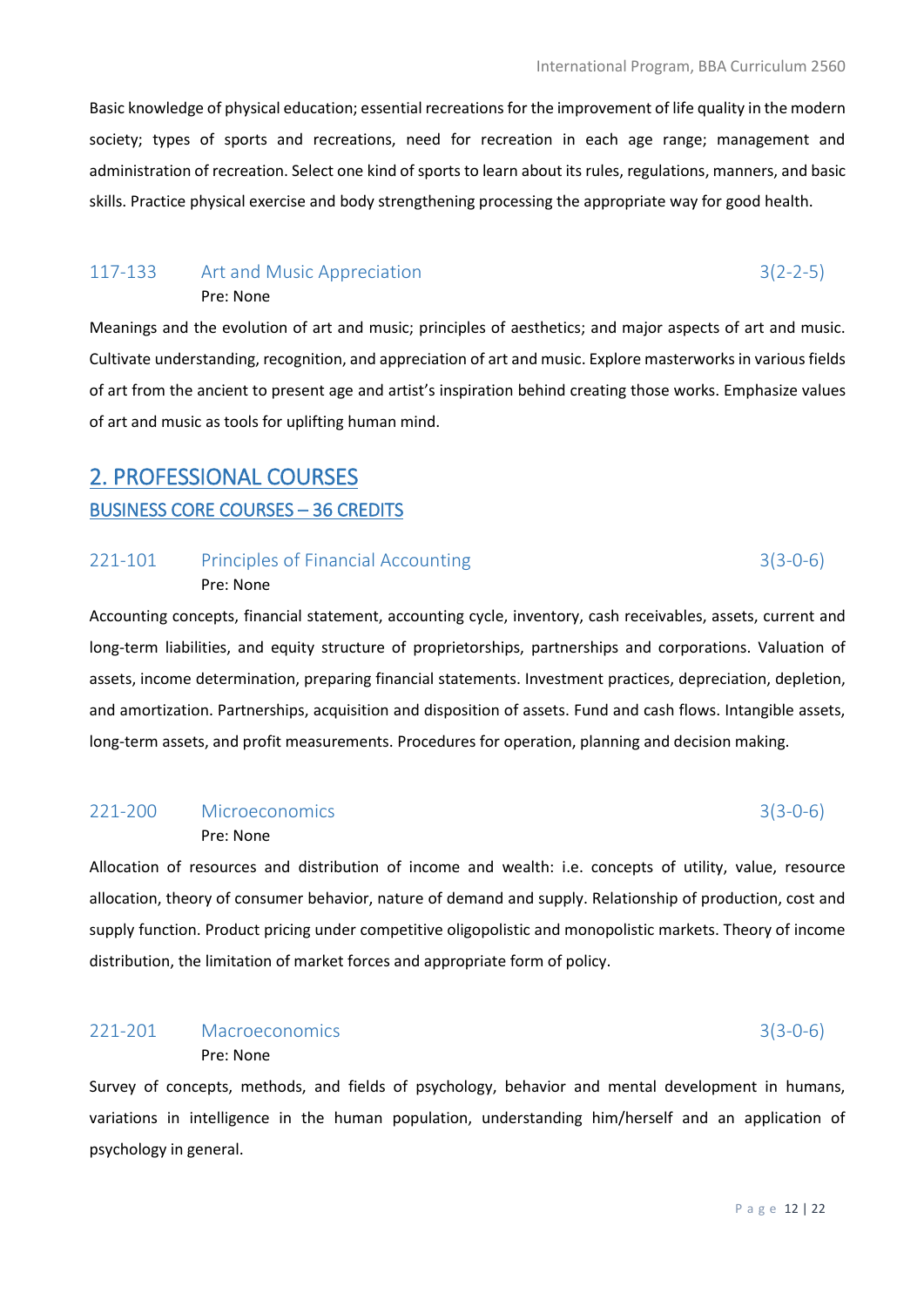### 221-203 Organization and Management 3(3-0-6) Pre: None

Fundamentals of management showing how the manager in an organization effectively performs the functions of planning, organization, directing and controlling. Accountability, responsibility and authority relationships.

## 221-204 Business Finance 3(3-0-6)

Pre: 221-101 Principles of Financial Accounting

Scope and function of financial management with respect to investment, time value of money, cash flow budgeting, introduction to financial statements analysis, assets management and project funding.

#### 221-205 Principles of Marketing 3(3-0-6) Pre: None

Meaning and significance of marketing with respect to main activity for distribution of goods and services, principles of marketing, consumer behavior, function of marketing and marketing institutions, and their effect on society and economy. Market targeting and cultural influences.

# 221-300 Managerial Accounting 3(3-0-6)

Pre: 221-101 Principles of Financial Accounting

Preparation and analysis of statement of changes in financial position, financial statement analysis, financial reporting underprice-level changes, analysis and interpretation of cost data as an aid to management for planning, controlling and decision making, budgetary control, and responsibility accounting.

# 221-303 Business Law 3(3-0-6)

Pre: None

Meaning and nature of juristic acts and contracts. Laws relating to sale, exchange, gifts, hire of property and hire-purchase, agency, brokerage, loan, and negotiable instruments. Laws regarding the organization, operation and liquidation of partnerships, limited companies and public companies, intellectual property, labor, and taxation.

221-305 Production and Operations Management 3(3-0-6) Pre: 221-101 Principles of Financial Accounting; 221-204 Business Finance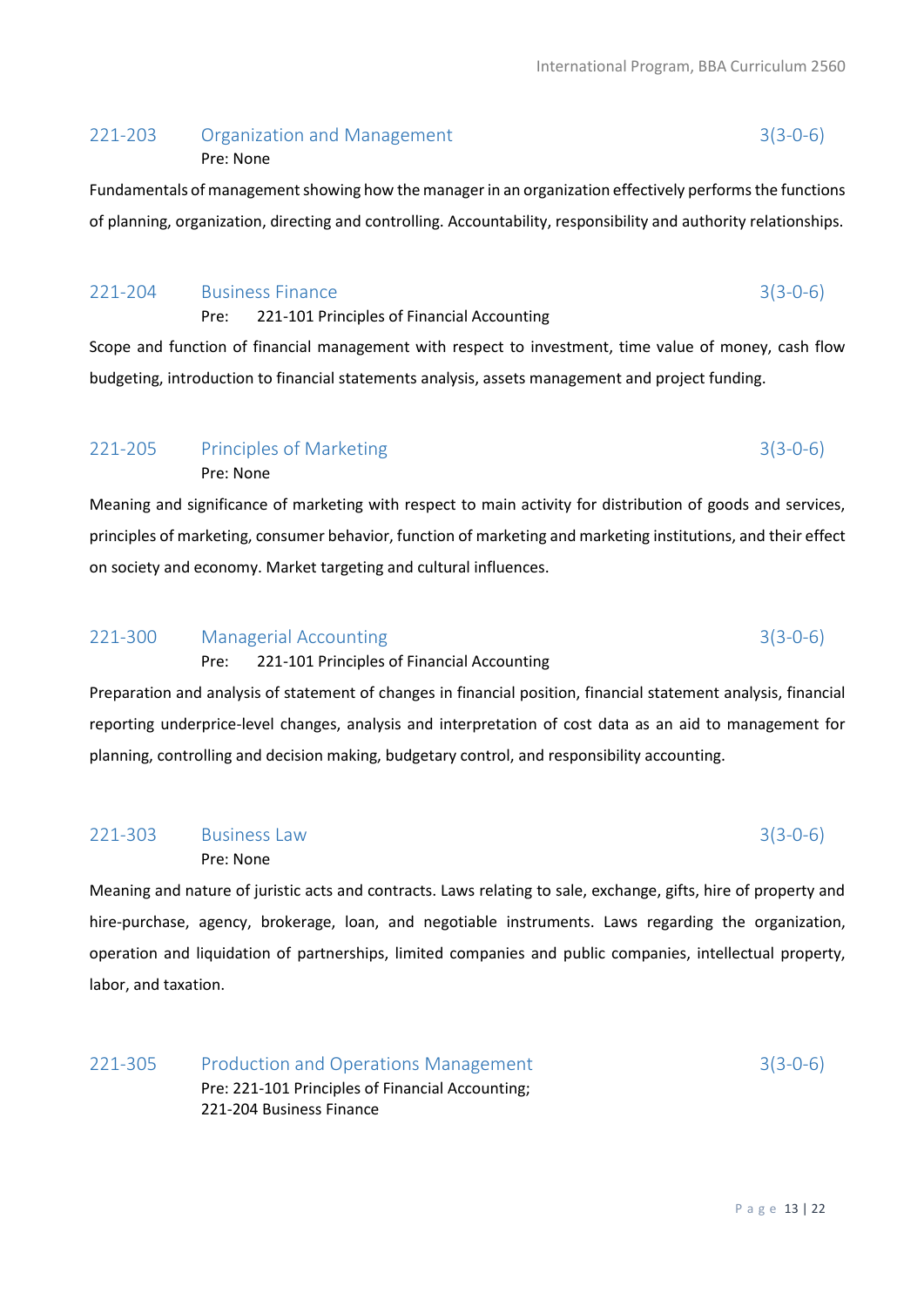Fundamentals of Management and production operations underlying the solution of problem relating to optimum utilization of factors of production, production process, control and production operation. Forecasting, quality control, 'just in time' inventory practice and safety practices.

### 221-322 Human Capital Management 3(3-0-6)

Pre: 221-203 Organization and Management

Duties and responsibility of the personal manager, man power planning, recruiting, training, developing. Appraising performance, promotional system, motivation and welfare of employees. Promotion, demotion, dismissal and transfer of personal.

### 221-325 Cross Cultural Business Communication 3(3-0-6) Pre: None

Thinking, theory and rule for social cross cultural communication. Emphasis on language, culture, social status, nationality, and social relation structure in each society. Verbal and nonverbal communication across cultures, including understanding gestures, and expressions, preparing reports, documents that varies across cultures. Barriers of cross-cultural communication, cultural bias and how to overcome.

## 221-326 Strategic Management for Competitiveness 3(3-0-6) Pre: None

This course aims to provide the knowledge on Business environment assessment, external and internal environment analysis, strategy formation, implementation, application, review, evaluation and control. Further, based on the theories, students will get a better knowledge on how can business managers assure the strategic management concepts to maintain competitiveness of the business.

## 221-327 Change Management 3(3-0-6) Pre: 221-203: Organization and Management

This course will help develop the skills and knowledge required to promote the use and implementation of innovative work practices to effect change and manage changes so there is minimal work place disruption. Upon course completion, participants will be able to: Understand the role of change in organisational success.

## 221-328 Research Methods 3(3-0-6) Pre: 117-129 Statistics and Probability

This course provides the knowledge on how the research to be conducted. The key topics such as research methods, such as qualitative and quantitative analysis , referencing styles such as author-date, and also will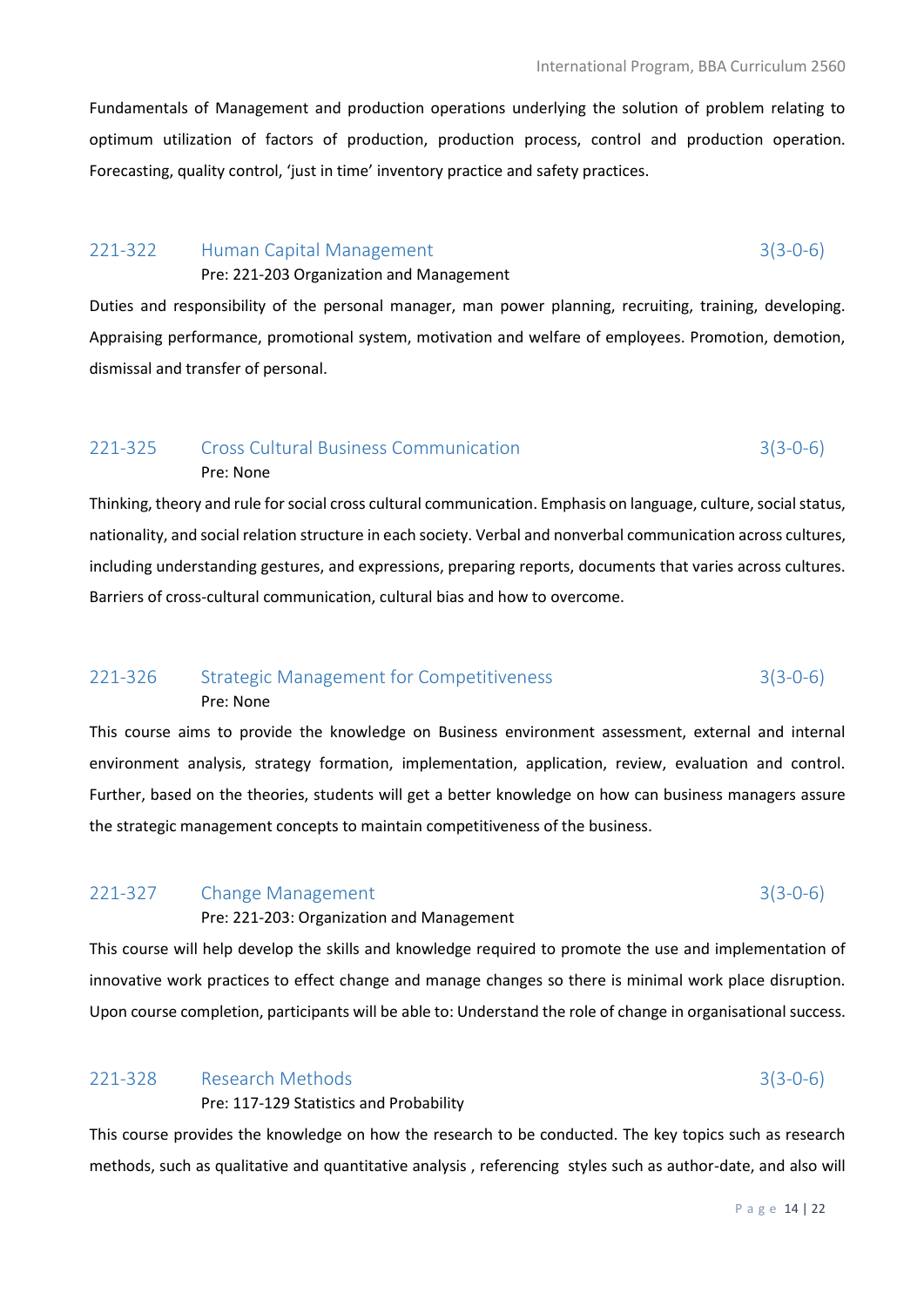discuss about the software tool for publishing and managing bibliographies, citations and references (e.g. Endnote), also will brief about document preparation systems such as LaTeX. Also, students will gain knowledge on how to select a good journal for their publications and key items in a research. At the end of this course the student will have to submit a simple research paper using secondary data and with appropriate citation.

## 221-329 Data Analysis for Decision Making in Business 3(3-0-6) Pre: 117-129 Statistics & Probability

Data analysis to decision making in business. Main topics are sampling distributions, hypothesis testing, multivariate data analysis for business decision making.

# Major Required courses – 39 credits

#### 221-410 International Trade 3(3-0-6)

Pre: 221-200 Microeconomics 221-201 Macroeconomic

Theory of international trade barriers, foreign exchange, discrimination policy and effects on the economic system, theory and policy of economically allied corporations. Theory and policy of international investment balance of trade, balance of payments, international finance, economic development institutions, structure of trade and finance system, international business environment, international trade theories, international monetary system, international trade policy, and international investment. International economic relations of developed countries and analysis of Thai trade structure.

### 221-411 International Finance 3(3-0-6)

Pre: 221-101 Principles of Financial Accounting 221-204 Business Finance

Basic concepts of international finance, interest rates, finance mechanism and international finance system, finance circulation markets, forecasting the rate of finance exchange and cost of management in venturing, taking advantage of the difference in international financial systems. Operations and international relations of commercial banks.

### 221-412 International Marketing 3(3-0-6)

Pre: 221-205 Principles of Marketing

Nature of international operation, governmental influences, international trading, foreign trading channels, effects of international agencies, political stability or lack of it on viability of operations and cultural differences considerations, marketing mix in internal marketing and control.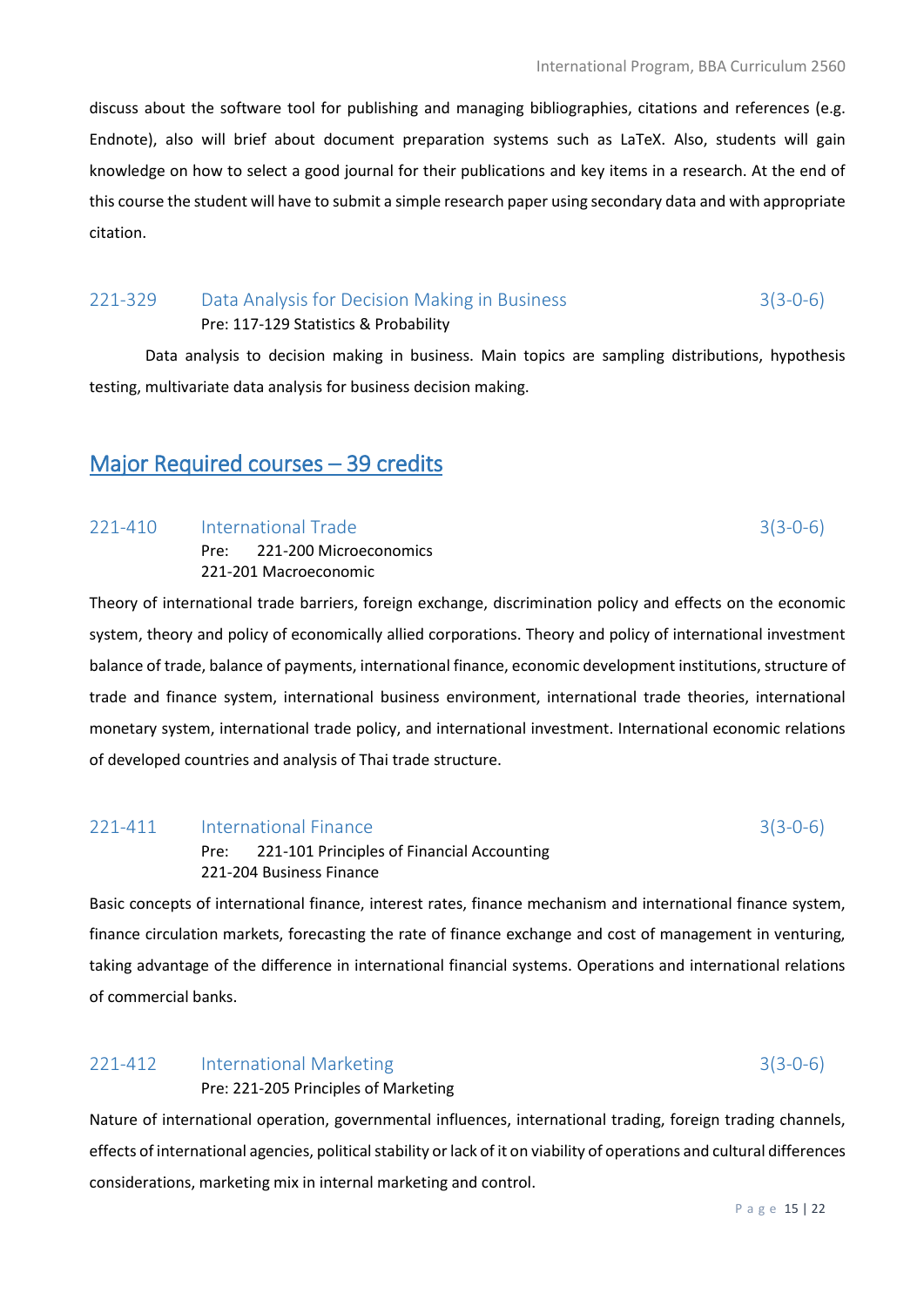## 221-413 International Trade Operations 3(3-0-6) Pre: None

Basic concepts of management practice on the global scene, including international finance, marketing, multinational corporate management, political and governmental regulations influencing on international operations. Material also include international trade laws, regulatory and policy issued by Thai and other countries. Agreements on trade operations set up by regional or international groups of countries are also discussed.

# 221-414 Management of International Business 3(3-0-6)

#### Pre: 221-203 Organization and Management

Management and international business operations considering the objectives and strategic operations limits and opportunities of foreign investment development. Development and adjustment of policy in management of international corporations to coincide with international business environment, globalization, ethics in international business, regional economic integration, global capital market, strategy of international business.

# 221-417 Business, Social Responsibility and Service Learning 3(2-4-4) Pre: None

Socially responsible business decision making and civic responsibility. The class takes students into diverse dimensions-social, political and cultural-in which business organizations operate to analyze and participate in the challenges which necessitate social and civic responsibilities.

#### 221-418 International Business Seminar 3(3-0-6)

Pre: 221-203 Organization and Management 221-411 International Finance

A directed study and seminar on selected business topics and issues in international business. Students study the unique challenges faced by international companies and the strategies utilized to meet those challenges. Study and seminar on such areas as global business opportunities, economic, technological, and political environments that influence global business initiatives.

## 221-419 International Accounting and Taxation 3(3-0-6) Pre: 221-101 Principles of Financial Accounting

Accounting theories pertaining to international business, including regulations, criteria, methods of accounting and finance used in international financial situations. Effects of the difference in exchange rate and inflation pricing for international transactions, balance sheet papers according to the regulations of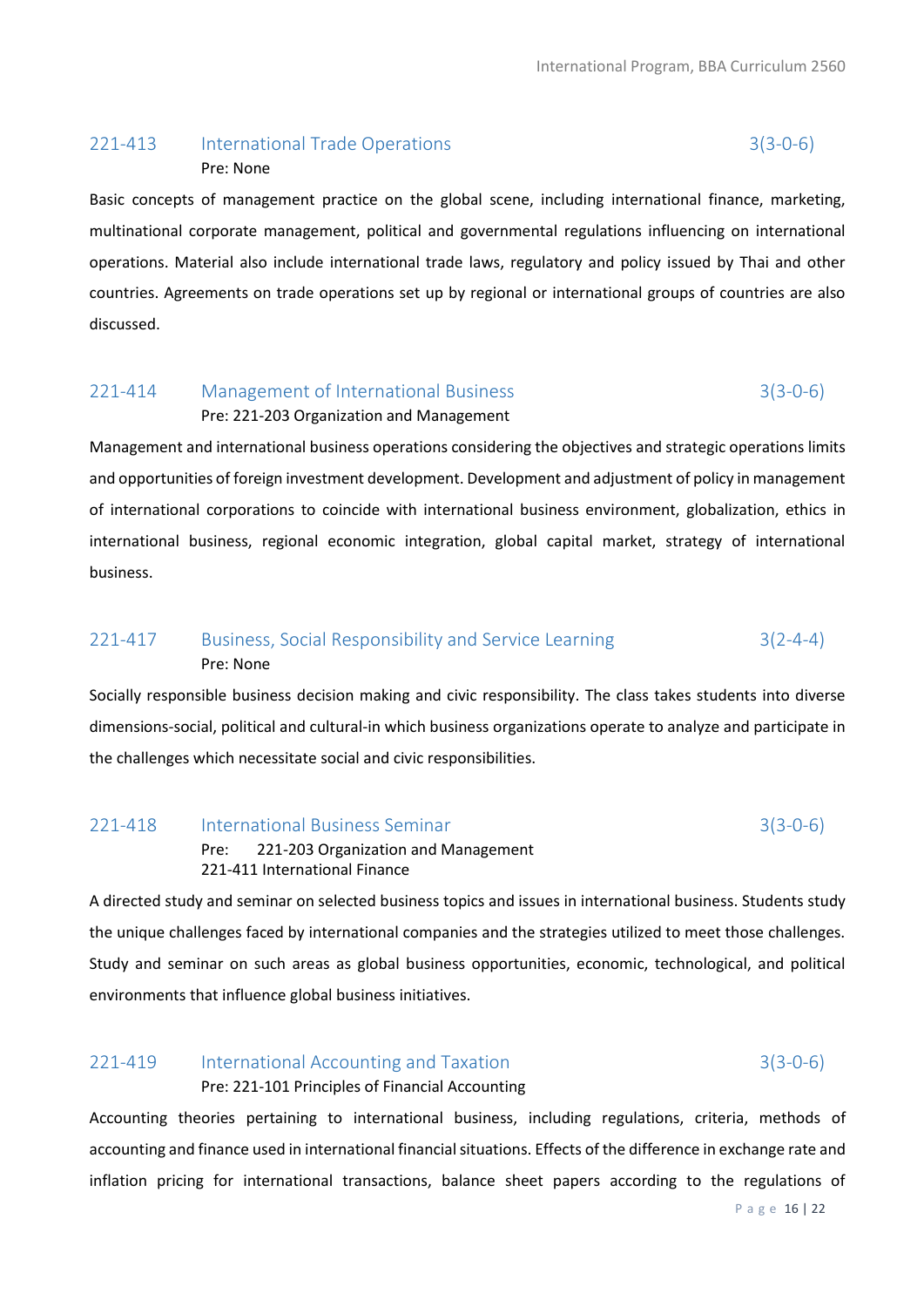government agencies and also taxation systems of major countries in order to gain perspective of their regulation and collecting system.

# 221-420 Investment and Portfolio Management 3(3-0-6) Pre: 221-204 Business Finance

Fundamental of investment including definitions of investment, investment process, and important of investment strategies in financial markets. Moreover, students will learn how to manage portfolio using different kinds of securities based on risk and return. In addition, this class will introduce practical work by using recent interesting case studies on the financial market.

# 221-459 Data Science for Business 3(3-0-6) Pre: None

This course introduces the vital principles of data science, data mining techniques for business and finally students will be able to extricate the useful knowledge for adding a value for business. Further, the course provides examples from real-world business problems to demonstrate these data science principles. The key topics which will cover throughout this course are; data-mining process to gather good data in the most appropriate way, how to improve communication between business stakeholders and data scientists, how to use data-analytically, how data science methods can support business decision-making., understand how data science fits in your organization and how you can use it for competitive advantage, and also how to secure the business data and computer security aspects.

#### 221-460 IoT for Business Application 3(2-2-5) Pre: None

Internet of Things (IoT) for business applications is an important subject for present day business managers. The course delivers how the IoT can be used to run a business efficiently. In this course, students will learn about integrated IoT devices, and how are these paving the way for the gathering of actionable data. How the IoT helps organisations to predict consumer behaviours, how the employees can use IoT to streamline their workload, and allow the business managers/employees to focus on the essential parts of the business. Finally the students would have the knowledge how "IoT "applications are improving business's bottom line by, Reducing operating costs, Increasing Productivity and providing the opportunity to explore new platforms and developments in the business area.

## 221-461 Digital Marketing 3(3-0-6) Pre: 221-205 Principles of Marketing

P a g e 17 | 22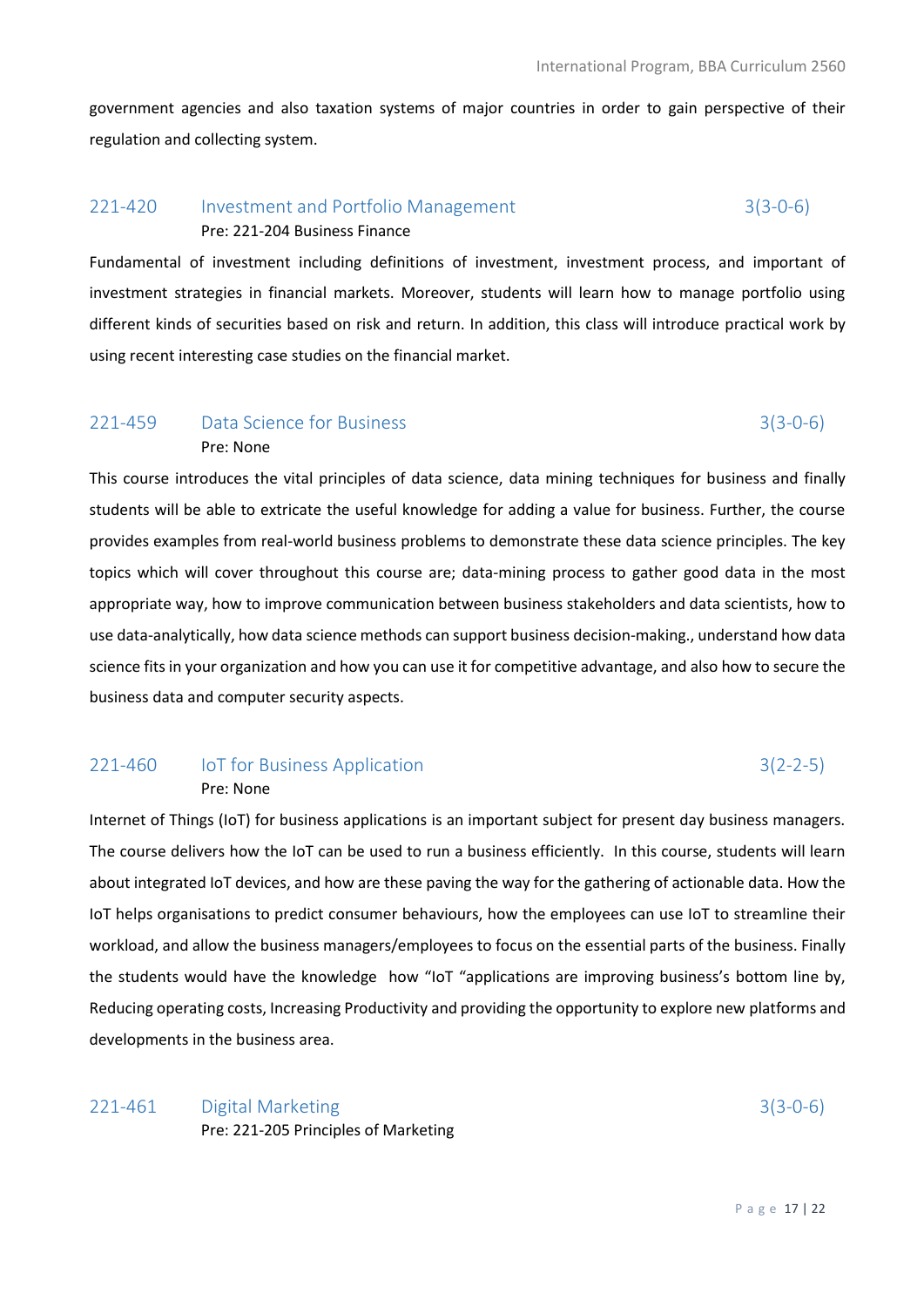This course is designed in order to meet the marketing strategies in modern world, using digital media. Throughout the course, students will explore digital marketing tools such as search engine optimization (SEO), email marketing, online advertising, paid search marketing, web analytics, social media marketing, viral marketing, online reputation management, and mobile marketing. Class assignments will be conducted to gain knowledge on how to plan a successful digital marketing campaign, and what are the practical issues, steps to follow and finally to analyze the efficiency of digital marketing campaigns for selected products and services. Laboratory sessions are to be conducted with the Search-engine Optimization (SEO) topic using universities website, and considering functionality of Google analytics accounts. Students are able to work with page tags, key words, as well as the structure of a website for SEO, running SEO audits, blogs, and use of social media etc.

### 221-462 International Logistic and Supply Chain Management 3(3-0-6) Pre: None

Concepts and Theories of International Logistics and Supply Chain management covering logistics activities of international business in transportation, supply acquisition, packing, inventory control, warehouse management and distribution, international sourcing.

# MAJOR ELECTIVE COURSES – 15 CREDITS

# 221-221 Information System and Application Development 3(3-0-6) Pre: None

Impact of information to global management activities, planning, controlling, decision making etc. Application of software to solving international problem development from end user's perspective. Computer-based information system utilizations.

# 221-223 Business Negotiations 3(3-0-6)

Pre: 221-205 Principles of Marketing

Negotiation as confronted in the various environments of different geographical economic political conditions such as cultural influences, varying governmental regulations, and changing economic situations. Language barriers and potential errors and misunderstandings arising from interpretations and translations.

221-232 Advertising and Promotion Management 3(3-0-6) Pre: 221-205 Principles of Marketing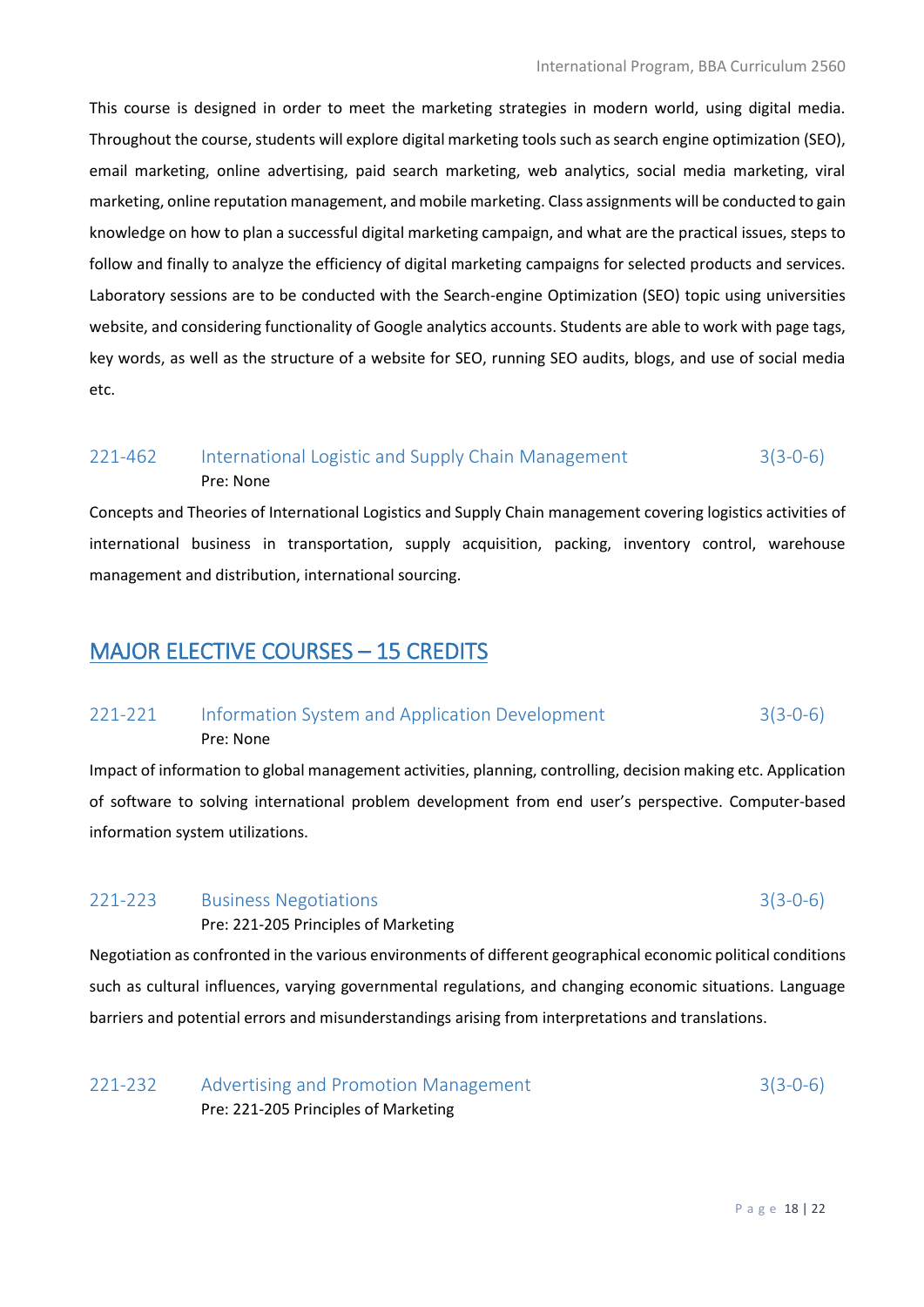Role of mass media to communicate product information to potential and current customers, advertising principles and practices as an integral part of marketing promotions and policy, advertising media selection, budgeting and promotional planning and advertising effectiveness evaluation.

# 221-421 Financial Management 3(3-0-6)

Pre: 221-204 Business Finance

An in-depth course on techniques of financial management for analyzing and decision making. Topics on financial statement, techniques on current assets management, short-term and intermediate-term long-term financing, capital budgeting, cost of capital and capital structure of business.

## 221-423 Independent Project 3(3-0-6) Pre: All first three year required courses

An individual activity to be arranged by teacher and student to enhance in a relevant manner, his/her educational major.

# 221-430 Investment Banking 3(3-0-6) Pre: none

Definition, importance and investment banking activities. Topics cover financial structure, business analysis, business appraisal, financial advising, initial public offering (IPO), secondary market trading, debt capital market activities, underwrite and distribution, fund administration, principles of.

### 221-433 E-Business Finances 3(2-2-5) Pre: none

Trade and technologies used currently. Focusing on electronic transaction in practical in the group of finance, banking and insurance. The transaction conduct by website in the group of finance, banking and insurance and other applications via the Internet. Topic also focus on case study and practical.

# 221-438 Seminar in Marketing 3(3-0-6)

Pre: 221-205 Principles of Marketing

Analysis and discussion of marketing problems from case study. Writing a report of marketing problems and solutions from case study, writing a marketing plan, and organizing marketing activities.

### 221-440 New Product Development 3(3-0-6)

Pre: 221-205 Principles of Marketing

P a g e 19 | 22 Development and introduction of new products. Definition of new products and stages of new product development. Management and administrative organization for new products. New products management.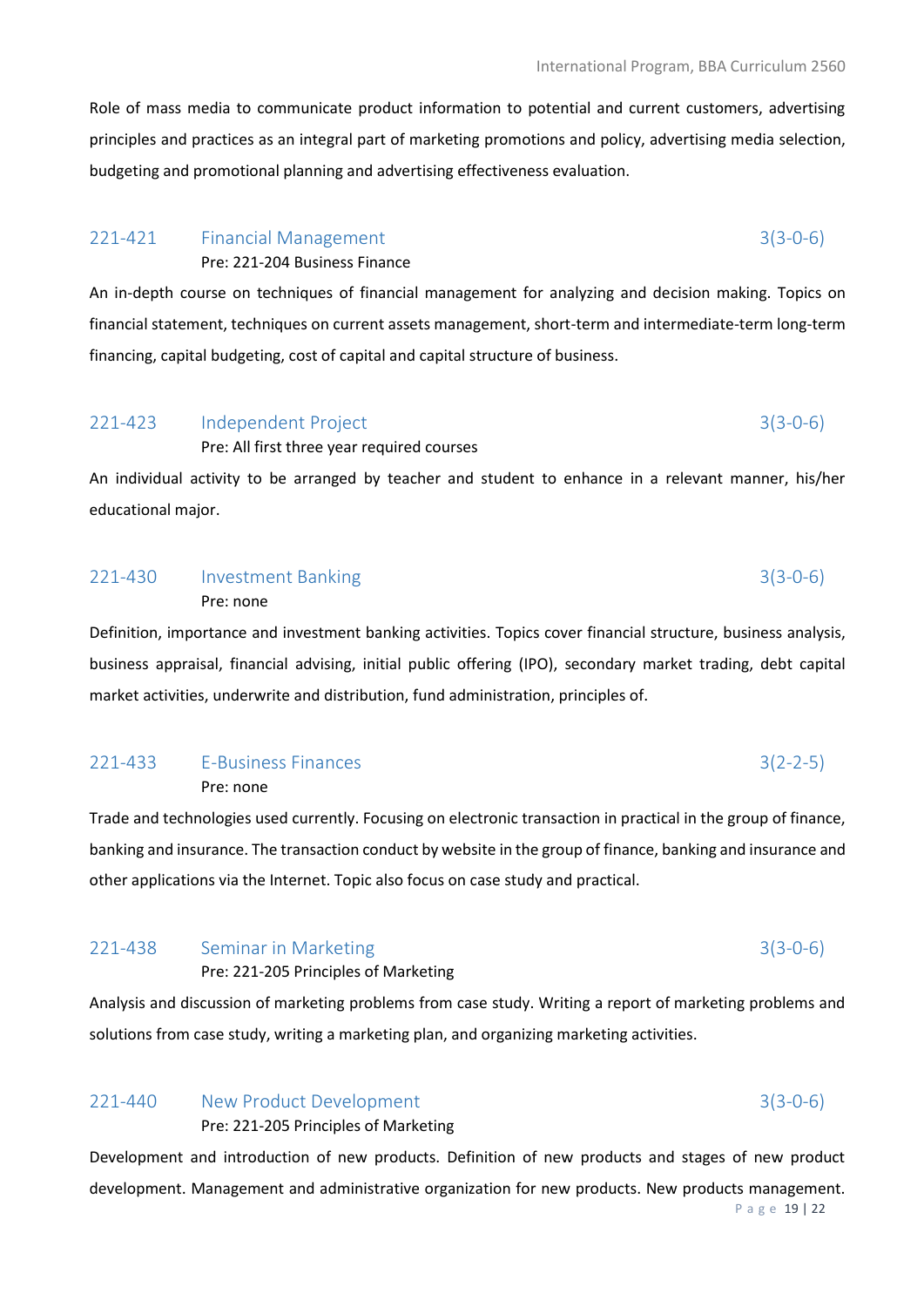Measurement of new products performance. The market test of new products feasibility. Marketing strategy for the life cycle of new products.

# 221-441 Brand Management 3(3-0-6) Pre: 221-205 Principles of Marketing

Elements and factors that influence the success of brand, brand name, trade mark, copyright, logo and packaging design. Communication tools that create brand awareness of target group. Strategies used to create strong brand. Evaluation of brand success.

# 221-448 Risk and Insurance Management 3(3-0-6) Pre: none

A study of different types of risks and financial loss which may occur to individuals, businesses, and organizations. Topics cover different types of damages, factors affecting risk management, principles of insurances, need for insurance, insurer operations, risk evaluation, selection of insurance, types of insurance, insurance agent ethics, corporate governance and enhance the insurance.

#### 221-450 Consumer Behavior 3(3-0-6)

#### Pre: 221-205 Principles of Marketing

Principles and analysis of consumer behavior in buying decision. Consider the various factors that affect buying decision process. The course also provides students with knowledge of motivations, learning theories, attitudes, values and influence of social and cultural traditions.

# 221-453 Product and Price Management 3(3-0-6) Pre: 221-205 Principles of Marketing

The components of product, product classification and product life cycle (PLC). The course also provide students with knowledge of product strategy, product line management, new product development, brand strategy, packaging strategy and price strategy. These strategies are important to the success of business today.

#### 221-456 Special Topics 3(3-0-6)

Pre: All first three year required courses

This course brings students to work on a selected topic which is related to the course syllabus. The student will work under a supervisor and need to submit a report at the end of the course. Two or more teachers will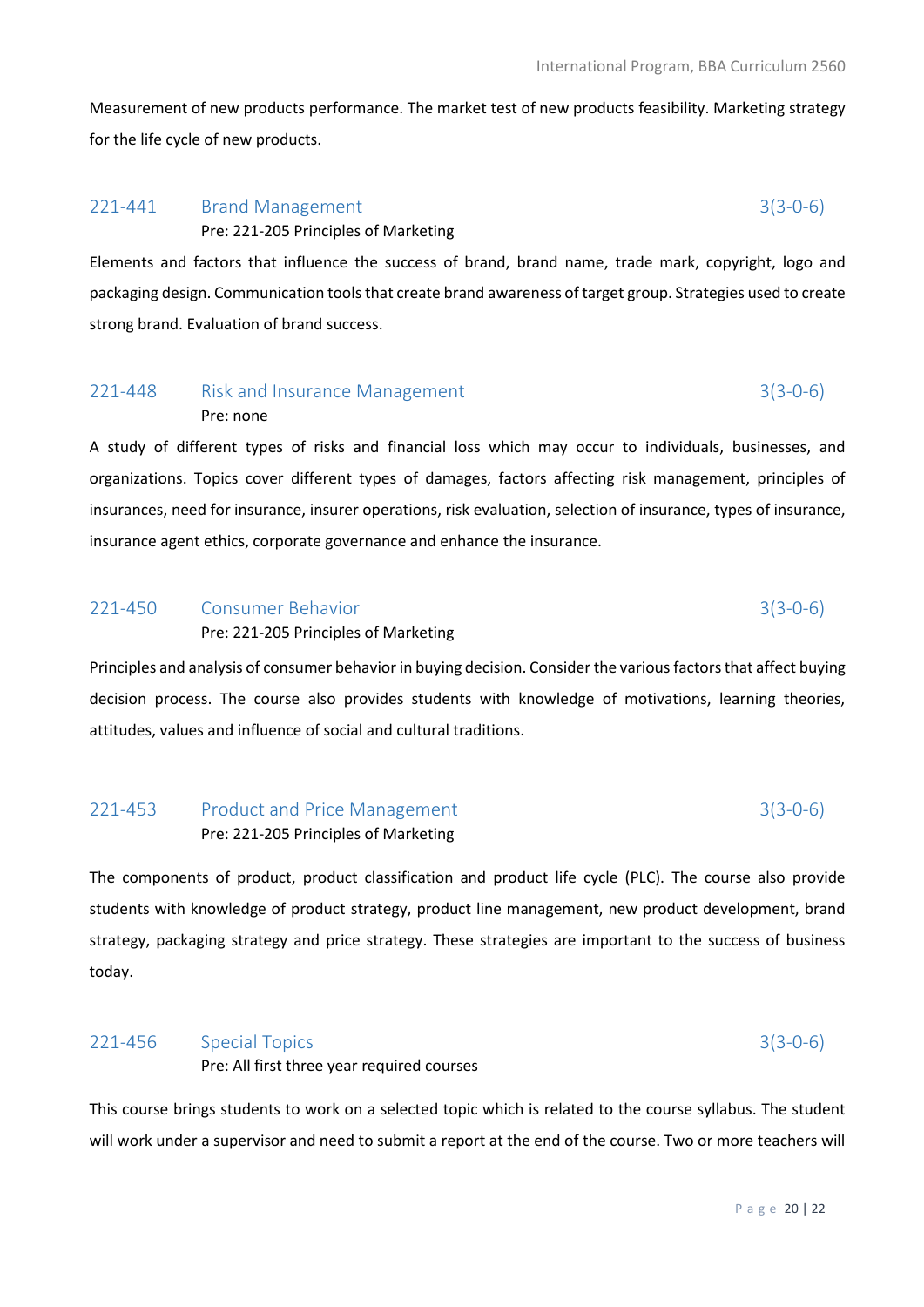act as members of the evaluating committee and evaluate the work individually. The course may be a combination of research methodology and independent project.

### 221-457 Financial Technology 3(3-0-6) Pre: None

Pre: None

This course aims to provide the knowledge on Business environment assessment, external and internal environment analysis, strategy formation, implementation, application, review, evaluation and control. Further, based on the theories, students will get a better knowledge on how can business managers assure the strategic management concepts to maintain competitiveness of the business.

# 221-458 Service Industry Management 3(3-0-6)

The service industry management aspects in airline business, hospitality, banks, insurance, media and entertainment etc. will be discussed in this course. Key topics that students would learn are HRM, TQM, Cross Cultural management and entrepreneurship aspects of those industries, especially the characteristics of above key topics will be compared in selected service industries. At the end of the course, students will be able to understand the key management areas of service type industries for an efficient service delivery.

# 221-429 Entrepreneurship and SMEs Management 3(3-0-6) Pre: none

The characteristics, types, and roles of entrepreneurs, business idea generation and screening process, selfassessment for entrepreneurs, good government and business ethics. Including importance, benefits and components of business plan consist of situation analysis, marketing plan, management plan, operation plan and financial plan by case study analysis.

# Cooperative Education: 12 Credits

# 221-491 Preparation to Cooperative Education 3(2-2-5) Pre: None

To prepare for the training of cooperative education such as writing an application for a job, a good resume, and how to be interviewed. Developing soft skills such as presentation, teamwork, leadership as well as personality development. Conducting principle of working in organization, duties, and responsibilities. Appropriate working attitudes. Application of theories into work.